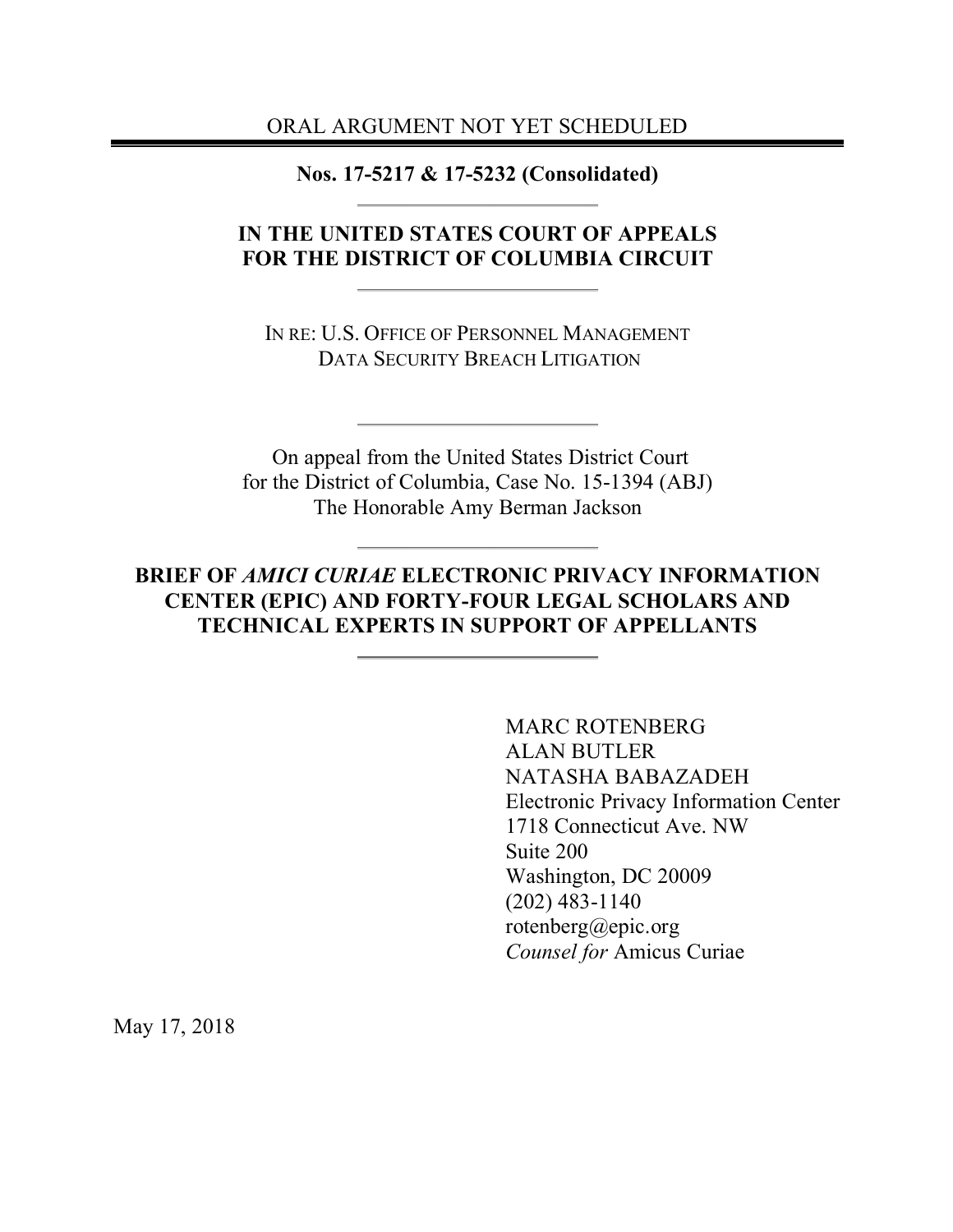## **CERTIFICATE AS TO PARTIES, RULINGS, AND RELATED CASES**

Pursuant to D.C. Circuit Rule 28(a)(1), *Amicus Curiae* Electronic Privacy Information Center ("EPIC") certifies that:

## **A. Parties, Interveners, and Amici**

All parties, interveners, and *amici* appearing before the district court and in this Court are set forth in the Brief for Appellants National Treasury Employees Union et al. EPIC previously filed a Corporate Disclosure Statement pursuant to Fed. R. App. P. 26.1 and D.C. Cir. Rules  $27(a)(4)$  and  $28(a)(1)(A)$  in its Notice of Intent to File.

### **B. Ruling under Review**

References to the ruling at issue appear in the Brief for Appellants National Treasury Employees Union et al.

#### **C. Related Cases**

The cases on review has not previously been before this Court or any other court. EPIC is not aware of any related cases as defined by D.C. Circuit Rule  $28(a)(1)(C)$ .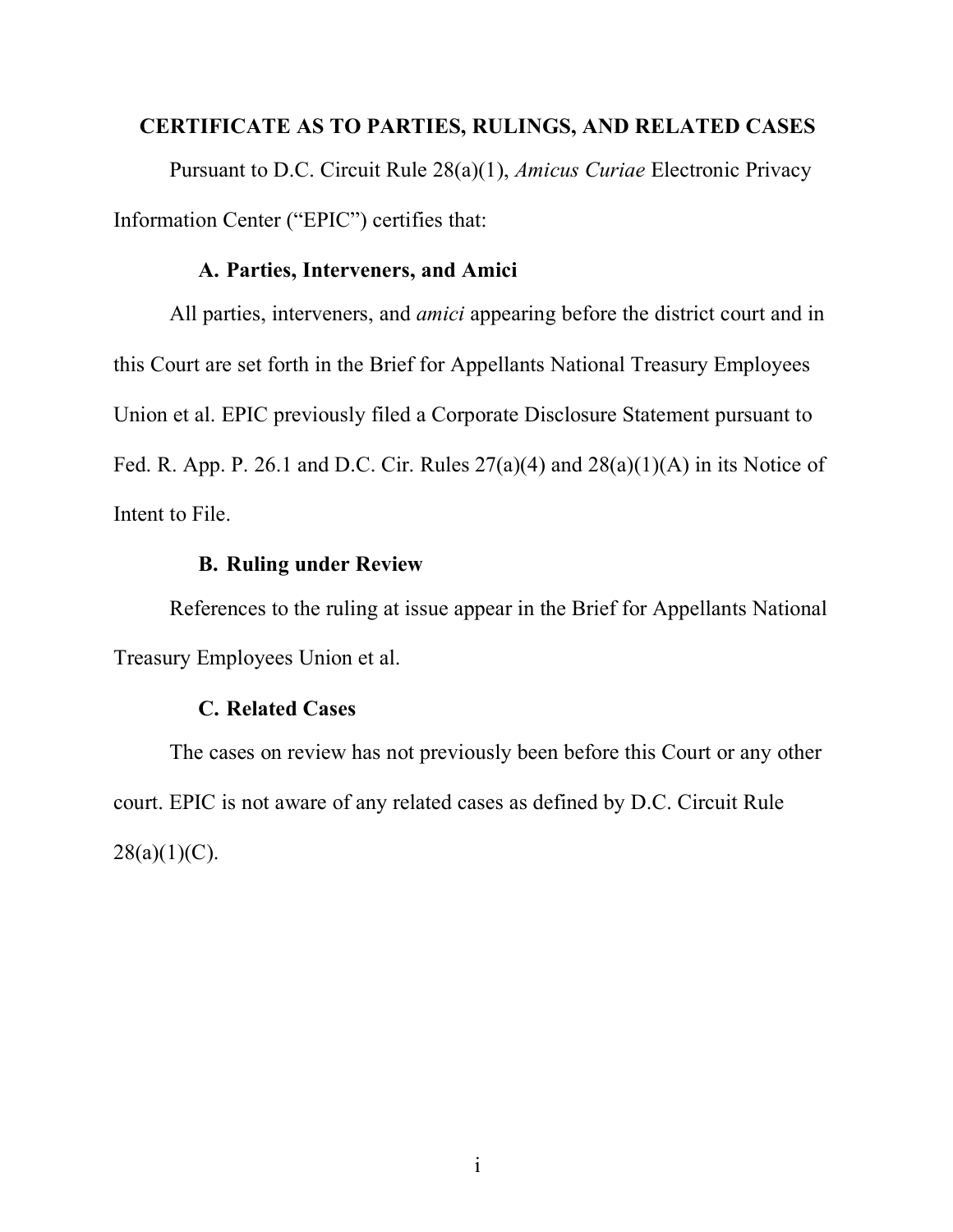## **TABLE OF CONTENTS**

|             |                 | CERTIFICATE AS TO PARTIES, RULINGS, AND RELATED CASES  i        |  |
|-------------|-----------------|-----------------------------------------------------------------|--|
|             |                 |                                                                 |  |
|             |                 |                                                                 |  |
|             |                 |                                                                 |  |
|             |                 |                                                                 |  |
|             |                 |                                                                 |  |
|             |                 |                                                                 |  |
| $I_{\cdot}$ |                 | This Court should make clear the right to informational privacy |  |
|             |                 |                                                                 |  |
|             | $\mathsf{A}$ .  | After Whalen, Nixon, and Nelson, it is well recognized that     |  |
|             |                 | the Constitution protects the right to informational privacy 6  |  |
|             | <b>B</b> .      | The Privacy Act does not adequately protect personal data       |  |
|             |                 |                                                                 |  |
|             | $\mathcal{C}$ . | There is widespread consensus on the importance and scope       |  |
|             |                 | of the fundamental right to informational privacy 14            |  |
| II.         |                 | Standing to challenge data breaches is well-established under   |  |
|             |                 |                                                                 |  |
|             |                 |                                                                 |  |
|             |                 |                                                                 |  |
|             |                 |                                                                 |  |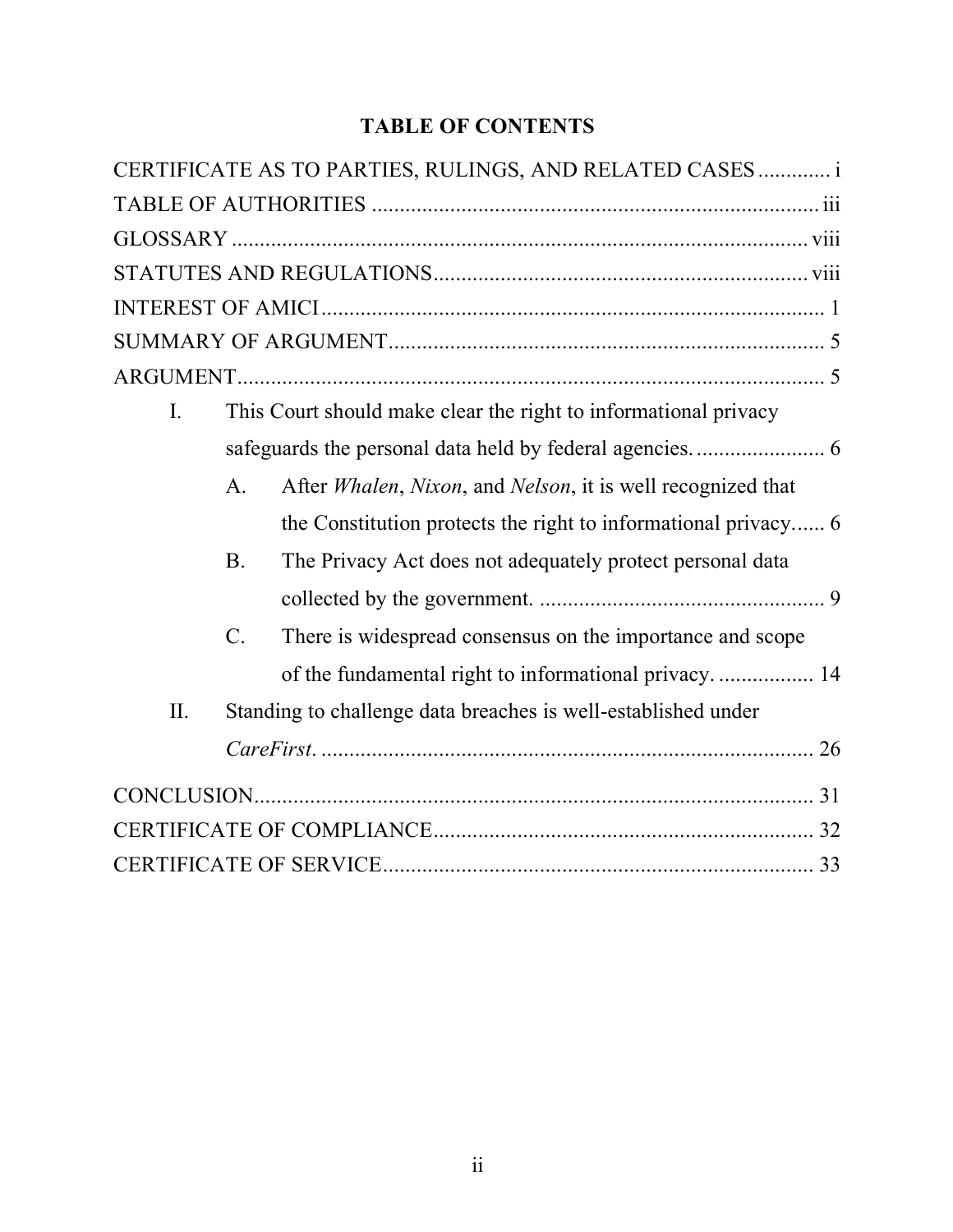# **TABLE OF AUTHORITIES**<sup>1</sup>

| Cases                                                                 |  |
|-----------------------------------------------------------------------|--|
| A.L.A. v. West Valley City,                                           |  |
|                                                                       |  |
| $AFGE$ v. $HUD$ ,                                                     |  |
|                                                                       |  |
| * Attias v. CareFirst, Inc.,                                          |  |
|                                                                       |  |
| Borucki v. Ryan,                                                      |  |
|                                                                       |  |
| Doe v. Chao,                                                          |  |
|                                                                       |  |
| Doe v. City of N.Y.,                                                  |  |
|                                                                       |  |
| Doe v. Luzerne Cnty.,                                                 |  |
|                                                                       |  |
| FAA v. Cooper,                                                        |  |
|                                                                       |  |
| Fraternal Order of Police, Lodge No. 5 v. City of Philadelphia,       |  |
|                                                                       |  |
| Grummett v. Rushen,                                                   |  |
|                                                                       |  |
| Hancock v. County of Rensselaer,                                      |  |
|                                                                       |  |
| Hester v. City of Milledgeville,                                      |  |
|                                                                       |  |
| Matson v. Bd. of Educ. of City Sch. Dist. of N.Y.,                    |  |
|                                                                       |  |
| * NASA v. Nelson,                                                     |  |
|                                                                       |  |
| Nixon v. Adm'r of Gen. Servs.,                                        |  |
|                                                                       |  |
| Pesce v. J. Sterling Morton High School, Dist. 201, Cook Cnty., Ill., |  |
|                                                                       |  |
| Plante v. Gonzalez,                                                   |  |
|                                                                       |  |

 $\frac{1}{1}$  Authorities upon which we chiefly rely are marked with a \*.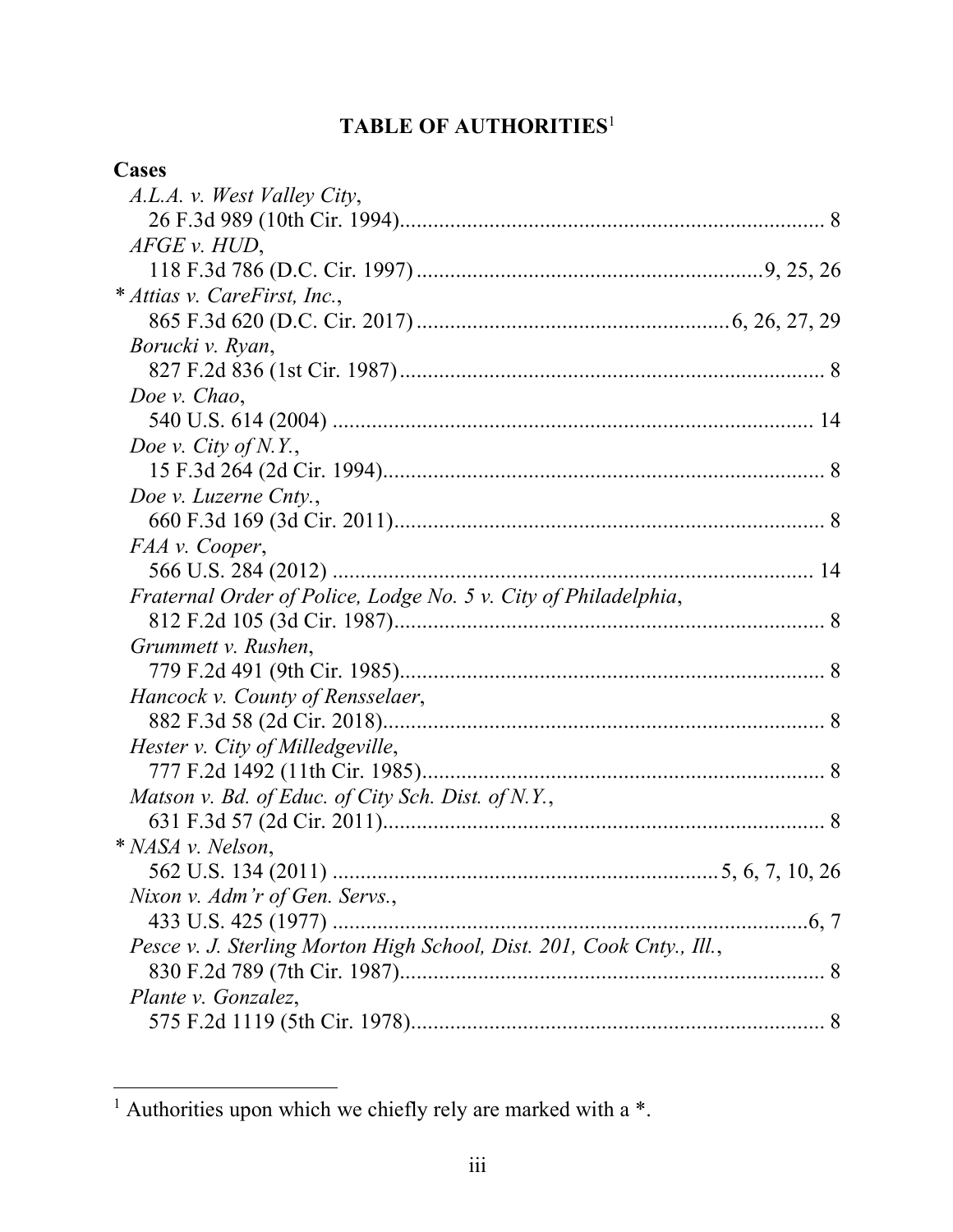| Spokeo v. Robbins,                                                         |    |
|----------------------------------------------------------------------------|----|
|                                                                            |    |
| Spokeo v. Robbins,                                                         |    |
|                                                                            |    |
| Taylor v. Best,                                                            |    |
|                                                                            |    |
| U.S. Citizens Ass'n v. Sebelius,                                           |    |
|                                                                            |    |
| United States v. Westinghouse Electric Corp.,                              |    |
|                                                                            |    |
| Wade v. Goodwin,                                                           |    |
|                                                                            |    |
| * Whalen v. Roe,                                                           |    |
|                                                                            |    |
| <b>Statutes</b>                                                            |    |
|                                                                            |    |
| <b>Other Authorities</b>                                                   |    |
| Alan Rappeport, Up to 100,000 Taxpayers Compromised in Fafsa Tool          |    |
|                                                                            |    |
|                                                                            |    |
| Anita L. Allen, Coercing Privacy, 40 Wm. & Mary L. Rev. 723 (1999) 20      |    |
| Arroyo v. Rattan Specialties, Inc., 117 P.R. Dec. 35 (1986), cited in Luis |    |
| Anibal Aviles Pagan, Articulo: Human Dignity, Privacy and Personality      |    |
| Rights in the Constitutional Jurisprudence of Germany, the United          |    |
| States and the Commonwealth of Puerto Rico, 67 Rev. Jur. U.P.R. 343        |    |
|                                                                            |    |
| Ass'n of Certified Fraud Examiners, Financial Institution Fraud (2013) 29  |    |
| Bureau of Justice Statistics, Office of Justice Programs, U.S. Dep't of    |    |
| Justice, NCJ 248991, Victims of Identity Theft, 2014 (Sept. 2015)          |    |
|                                                                            | 29 |
| Case of S. and Marper v. The United Kingdom, Application nos. 30462/04,    |    |
|                                                                            | 24 |
| Chief of Naval Personnel Public Affairs, U.S. Navy, Security Breach        |    |
| <i>Notification of Sailors' PII, No. NNS161123-13 (Nov. 23, 2016) </i>     | 12 |
| Christine DiGangi, 5 Ways an Identity Thief Can Use Your Social Security   |    |
|                                                                            | 29 |
| Cybersecurity: Actions Needed to Strengthen U.S. Capabilities: Hearing     |    |
| Before the Subcomm. on Research & Tech. of the H. Comm. on Science,        |    |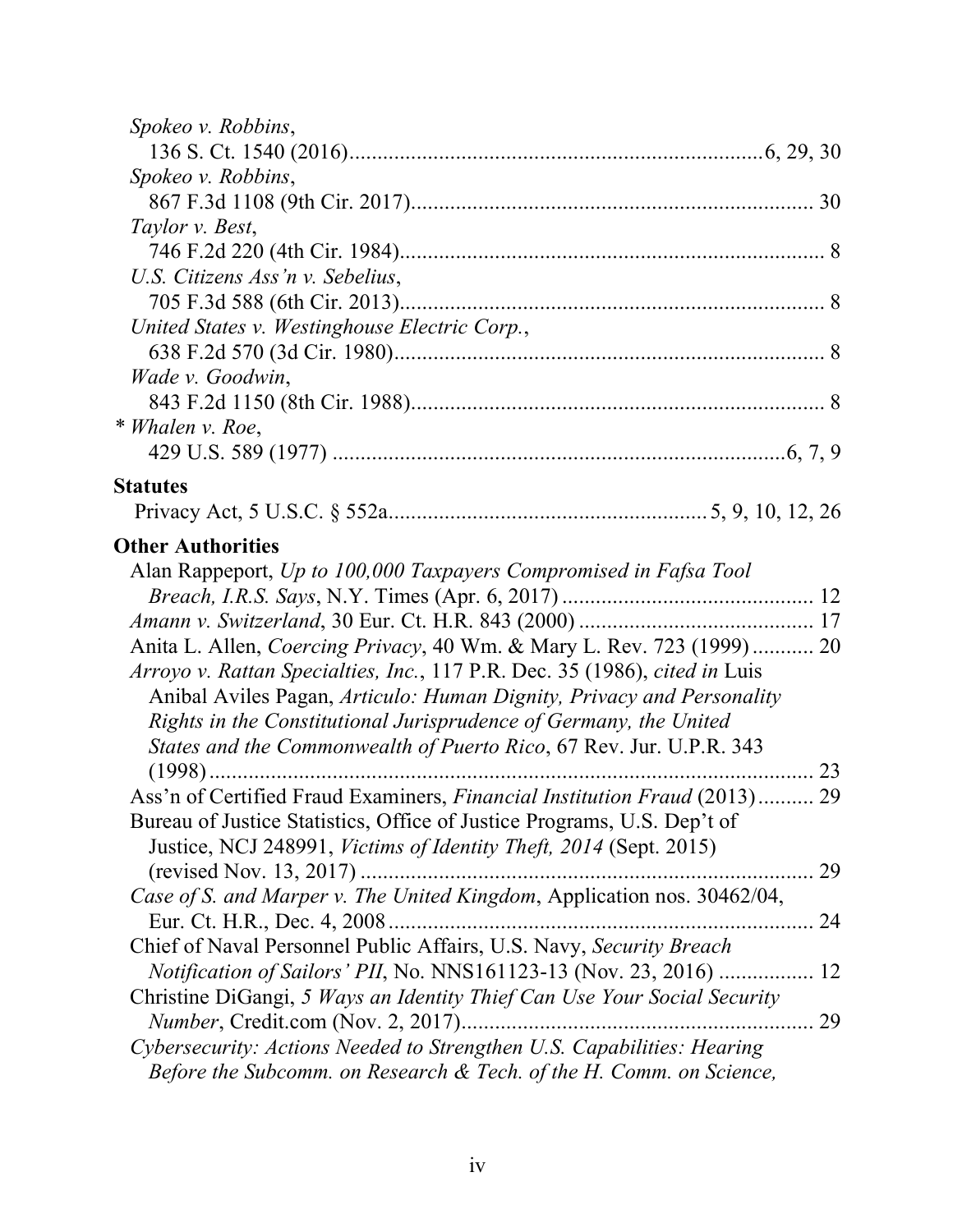| Space, & Tech., 115th Cong. (2017) (testimony of Gregory C.                                                                        |    |
|------------------------------------------------------------------------------------------------------------------------------------|----|
| Wilshusen, Dir., Info. Sec. Issues, U.S. Gov't Accountability Office) 12, 13                                                       |    |
| Danielle Citron & David A. Super, We Don't Need a National Data Center                                                             |    |
| of the Poor, Slate (May 8, 2018)                                                                                                   | 22 |
| Danielle Keats Citron, A Poor Mother's Right to Privacy: A Review, 98                                                              |    |
| B.U. L. Rev. (forthcoming 2018)                                                                                                    | 22 |
| David Banisar & Simon Davies, Global Trends in Privacy Protection: An                                                              |    |
| International Survey of Privacy, Data Protection, and Surveillance Laws                                                            |    |
| and Developments, 18 Marshall. J. Computer & Info. L. 1 (1999) 15                                                                  |    |
| David H. Flaherty, <i>Protecting Privacy in Surveillance Societies</i> (1998) 19                                                   |    |
| Emma Claybrook, After the Groundbreaking Supreme Court Decision in<br>India to Make Privacy a Fundamental Human Right, How Can the |    |
|                                                                                                                                    |    |
|                                                                                                                                    |    |
|                                                                                                                                    | 28 |
| Fed. Trade Comm'n, FTC Releases Annual Summary of Complaints                                                                       |    |
| Reported by Consumers (Mar. 1, 2018)                                                                                               | 25 |
| Fed. Trade Comm'n, Security in Numbers: SSNs and ID Theft (Dec. 2008) 28                                                           |    |
| Francesca Bignami & Giorgio Resta, Transatlantic Privacy Regulation:                                                               |    |
| Conflict and Cooperation, 78 L. & Contemporary Problems 231 (2015)18, 22                                                           |    |
| Francesca Bignami, The Case of Tolerant Constitutional Patriotism: The                                                             |    |
| Right to Privacy Before the European Courts, 41 Cornell Int'l L.J. 211                                                             |    |
| $(2008)$                                                                                                                           | 17 |
| Internal Revenue Serv., Guide to Employment-Related Identity Theft                                                                 |    |
| $(2018)$                                                                                                                           | 27 |
| Internal Revenue Serv., Taxpayer Guide to Identity Theft (2018)                                                                    | 27 |
| Irene Klotz, Laptop with NASA Workers' Personal Data is Stolen, Reuters                                                            |    |
|                                                                                                                                    | 11 |
| Jayna Kothari, The Indian Supreme Court Declares the Constitutional                                                                |    |
|                                                                                                                                    |    |
|                                                                                                                                    |    |
| Jerry Kang, <i>Info. Privacy in Cyberspace Transactions</i> , 50 Stan. L. Rev.                                                     |    |
|                                                                                                                                    |    |
| Joined Cases C-465/00, C-138-01, Rechnungshof v. Österreichischer                                                                  |    |
|                                                                                                                                    |    |
| Julie E. Cohen, Examined Lives: Informational Privacy and the Subject as                                                           |    |
|                                                                                                                                    |    |
| Julie E. Cohen, What Privacy Is For, 126 Harv. L. Rev. 1904 (2013) 21                                                              |    |
|                                                                                                                                    |    |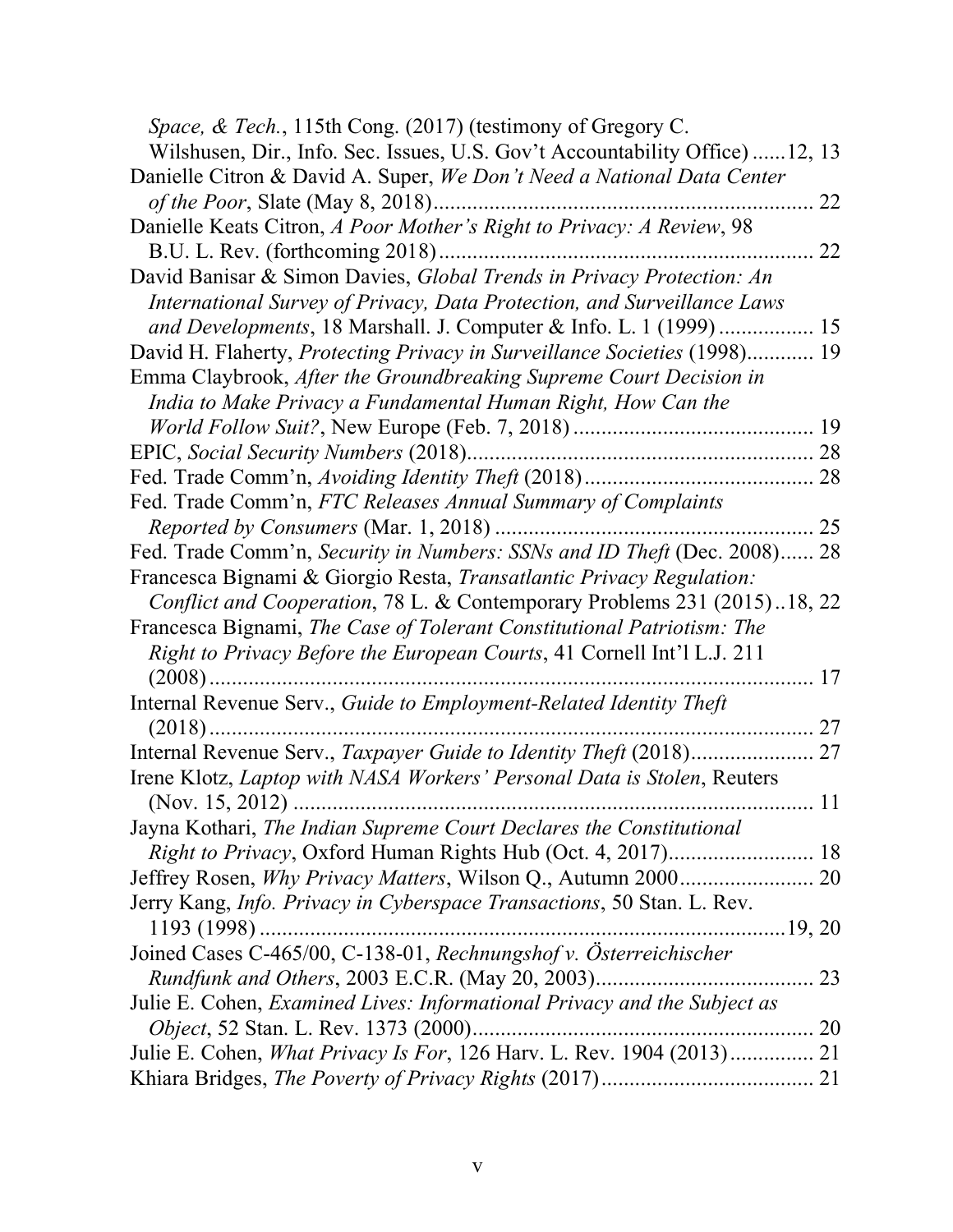| Lily Hay Newman, All the Ways US Government Cybersecurity Falls Flat,                                                                                                                                                                                                                    | 12       |
|------------------------------------------------------------------------------------------------------------------------------------------------------------------------------------------------------------------------------------------------------------------------------------------|----------|
| Michael Froomkin, Government Data Breaches, 24 Berkeley Tech. L.J.<br>$1019(2009)$                                                                                                                                                                                                       | 24       |
| NASA Cybersecurity: An Examination of the Agency's Information<br>Security: Hearing Before the Subcomm. on Investigations & Oversight<br>of the H. Comm. on Science, Space, & Tech., 112th Cong. (2012)<br>(testimony of Paul K. Martin, Inspector Gen., Nat'l Aeronautics and           | 11       |
| Office of Inspector Gen., U.S. Dep't of Health & Human Serv., Medical                                                                                                                                                                                                                    |          |
| Office of Mgmt. & Budget, Federal Cybersecurity Risk Determination                                                                                                                                                                                                                       | 27       |
|                                                                                                                                                                                                                                                                                          | 13       |
| Paul Schwartz, The Computer in German and American Constitutional<br>Law: Toward an American Right of Informational Self-Determination,                                                                                                                                                  |          |
| 37 Am. J. Comp. L. 675, 690 (1989)<br>Puttaswamy v. Union of India, Writ Petition (Civil) No. 494 of 2012                                                                                                                                                                                | 17       |
| Robert Ellis Smith, Our Vanishing Privacy and What You Can Do to                                                                                                                                                                                                                         | 18<br>21 |
| Samuel Warren & Louis Brandeis, The Right to Privacy, 4 Harv. L. Rev.                                                                                                                                                                                                                    | 14       |
| Social Security Admin., Identity Theft and Your Social Security Number,                                                                                                                                                                                                                  | 27       |
| STC 202/1999, of Nov. 8 [Spanish Constitutional Court], cited in Javier<br>Thibault Aranda, Information Technology and Workers' Privacy: A<br>Comparative Study: Part II: National Studies: Information Technology<br>and Workers' Privacy: The Spanish Law, 23 Comp. Lab. L. & Pol'y J. |          |
| $431(2002)$<br>. 22<br>Thales, Data Threat Report, Trends in Encryption and Data Security                                                                                                                                                                                                |          |
| <u>.</u><br>U.S. Gov't Accountability Office, GAO-14-478T Federal Agencies Need                                                                                                                                                                                                          | 13       |
|                                                                                                                                                                                                                                                                                          |          |
| <b>Constitutional Provisions</b>                                                                                                                                                                                                                                                         |          |
|                                                                                                                                                                                                                                                                                          |          |
|                                                                                                                                                                                                                                                                                          |          |
|                                                                                                                                                                                                                                                                                          |          |
|                                                                                                                                                                                                                                                                                          |          |
|                                                                                                                                                                                                                                                                                          |          |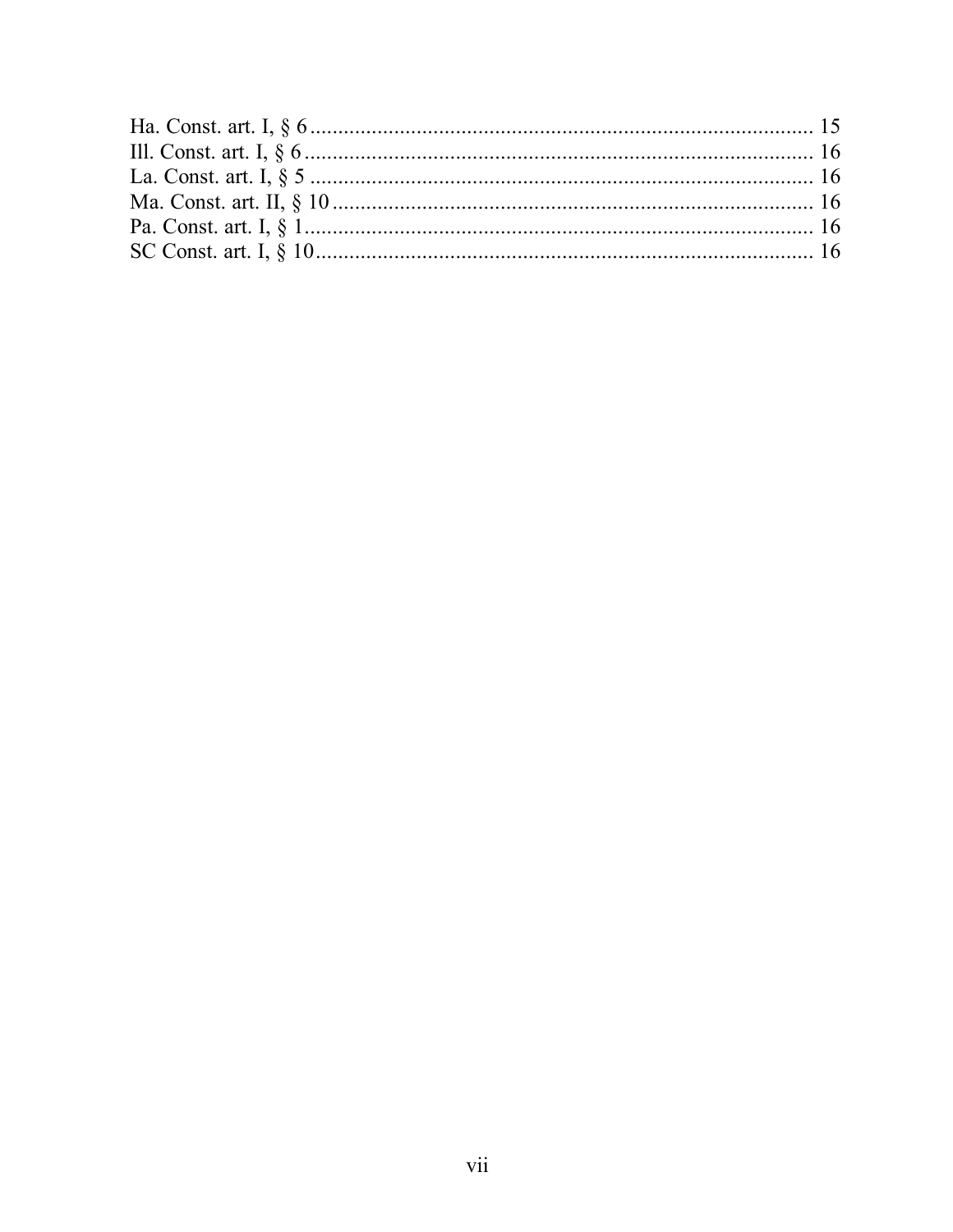## **GLOSSARY**

| AFGE        | American Federation of Government Employees |
|-------------|---------------------------------------------|
| <b>EPIC</b> | Electronic Privacy Information Center       |
| <b>NTEU</b> | National Treasury Employees Union           |
| <b>OPM</b>  | <b>Office of Personnel Management</b>       |
| <b>PII</b>  | Personally identifiable information         |
| <b>SSN</b>  | Social Security Number                      |

## **STATUTES AND REGULATIONS**

All applicable statutes, etc., are contained in the Brief for Appellants National Treasury Employees Union et al.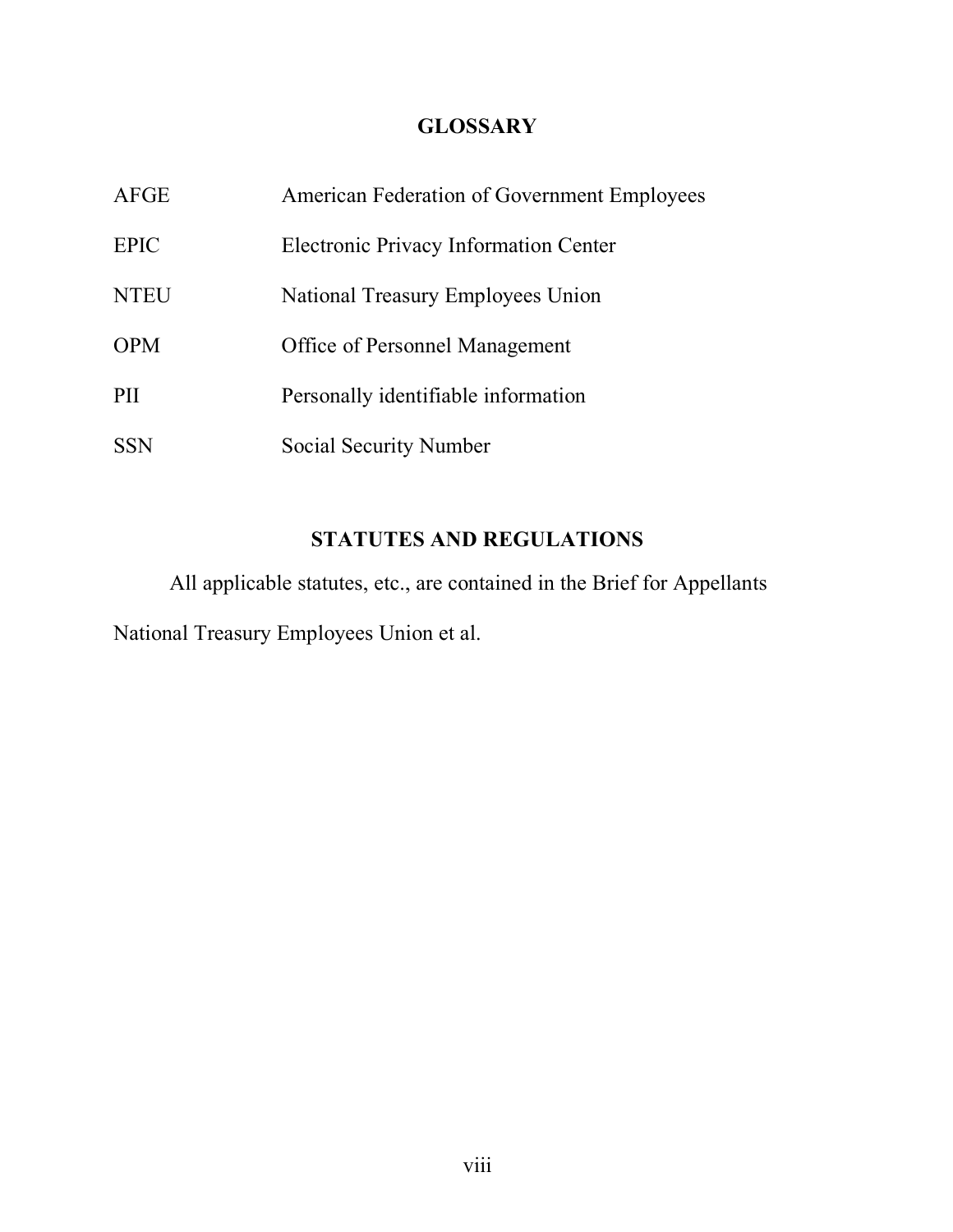### **INTEREST OF AMICI2**

The Electronic Privacy Information Center ("EPIC") is a public interest research center in Washington, D.C. EPIC was established in 1994 to focus public attention on emerging civil liberties issues and to protect privacy, the First Amendment, and other constitutional values. EPIC frequently participates as *amicus curiae* in federal courts in cases about emerging privacy issues. *See* Notice by EPIC of Intent to File Amicus Br. in Support of Plaintiff-Appellants.

EPIC has a particular interest in the OPM data breach case because it is the first time this Court has considered the claim of informational privacy since its decision in *AFGE v. HUD*, 118 F.3d 786 (D.C. Cir. 1997). Much has happened in the years since, including the Supreme Court's mistaken reliance on the Privacy Act to safeguard personal data in *NASA v. Nelson*, 562 U.S. 134 (2011). Given the growing risk to Americans of data breach, identity theft, and financial fraud, EPIC seeks to protect the constitutional right to informational privacy and to defend the ability of individuals to seek legal redress after data breaches result. When personal data is collected by a government agency, that agency has a constitutional obligation to protect the personal data it has obtained. And if the government or a private company violates its obligation to safeguard that data, individuals should

<sup>&</sup>lt;sup>2</sup> In accordance with Rule 29, the undersigned states that no monetary contributions were made for the preparation or submission of this brief, and counsel for a party did not author this brief, in whole or in part.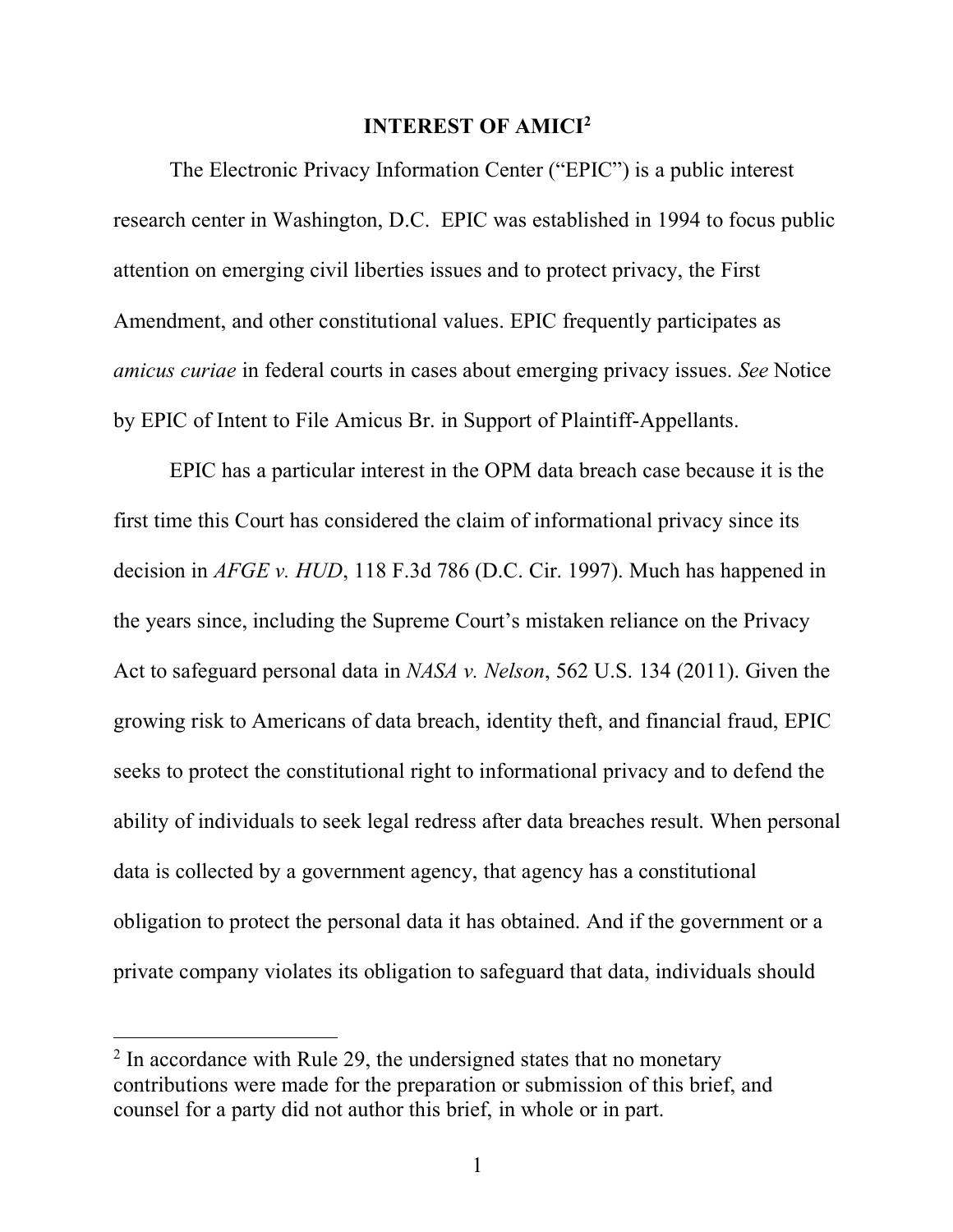be able to seek redress. EPIC's brief is joined by the following experts in privacy

law and technology.

## **Legal Scholars and Technical Experts**

## Anita L. Allen

Henry R. Silverman Professor of Law and Philosophy, Vice Provost, University of Pennsylvania Law School

#### Alessandro Acquisti

Professor, Carnegie Mellon University

#### James Bamford

Author and Journalist

#### Ann M. Bartow

Director, Franklin Pierce Center for Intellectual Property and Professor of Law, University of New Hampshire School of Law

#### Francesca Bignami

Professor of Law, The George Washington University Law School

### Christine L. Borgman

Distinguished Professor & Presidential Chair in Information Studies, UCLA

#### Ryan Calo

Lane Powell and D. Wayne Gittinger Associate Professor, University of Washington School of Law

## Danielle Keats Citron

Morton & Sophia Macht Professor of Law, University of Maryland Francis King Carey School of Law

### Julie E. Cohen

Mark Claster Mamolen Professor of Law and Technology, Georgetown Law

### Simon Davies

Publisher, the Privacy Surgeon, Fellow of the University of Amsterdam, Founder of Privacy International and EPIC Senior Fellow

### Dr. Whitfield Diffie

### Laura K. Donohue

Professor of Law, Director of The Center for National Security and the Law, Georgetown University Law Center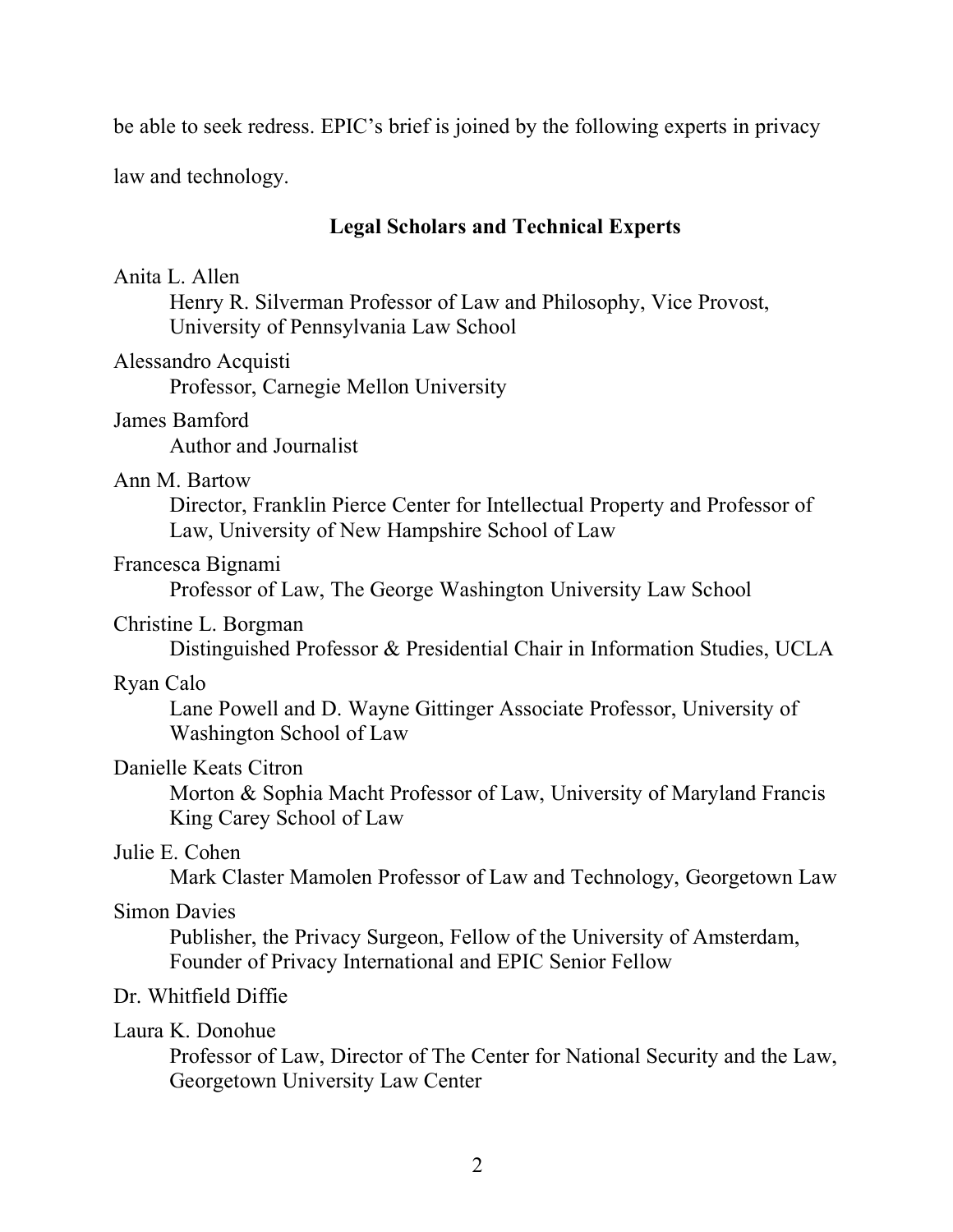| Cynthia Dwork                                                                                                                     |
|-----------------------------------------------------------------------------------------------------------------------------------|
| Gordon McKay Professor of Computer Science, Harvard Radcliffe Alumnae<br>Professor, Radcliffe Institute for Advanced Study        |
| David J. Farber<br>Adjunct Professor of Internet Studies, Carnegie Mellon University                                              |
| <b>Addison Fischer</b><br>Founder and Chairman, Fischer International Corp.                                                       |
| Hon. David Flaherty<br>Former Information and Privacy Commissioner for British Columbia                                           |
| A. Michael Froomkin,<br>Laurie Silvers & Mitchell Rubenstein Distinguished Professor of Law,<br>University of Miami School of Law |
| Woodrow Hertzog<br>Professor of Law and Computer Science, Northeastern Univ. School of Law                                        |
| Deborah Hurley<br>Harvard University and Brown University                                                                         |
| Joichi Ito<br>Director, MIT Media Lab                                                                                             |
| Jerry Kang<br>Korea Times—Hankook Ilbo Chair in Korean Am. Studies and Law, UCLA                                                  |
| Chris Larsen<br>Executive Chairman, Ripple Inc.                                                                                   |
| Harry R. Lewis<br>Gordon McKay Professor of Computer Science, Harvard University                                                  |
| Anna Lysyanskaya<br>Professor of Computer Science, Brown University                                                               |
| Gary T. Marx<br>Professor Emeritus of Sociology, MIT                                                                              |
| Mary Minow<br>Library Law Consultant                                                                                              |
| Eben Moglen<br>Professor of Law, Columbia Law School                                                                              |
| Dr. Pablo Garcia Molina<br>Adjunct Professor, Georgetown University                                                               |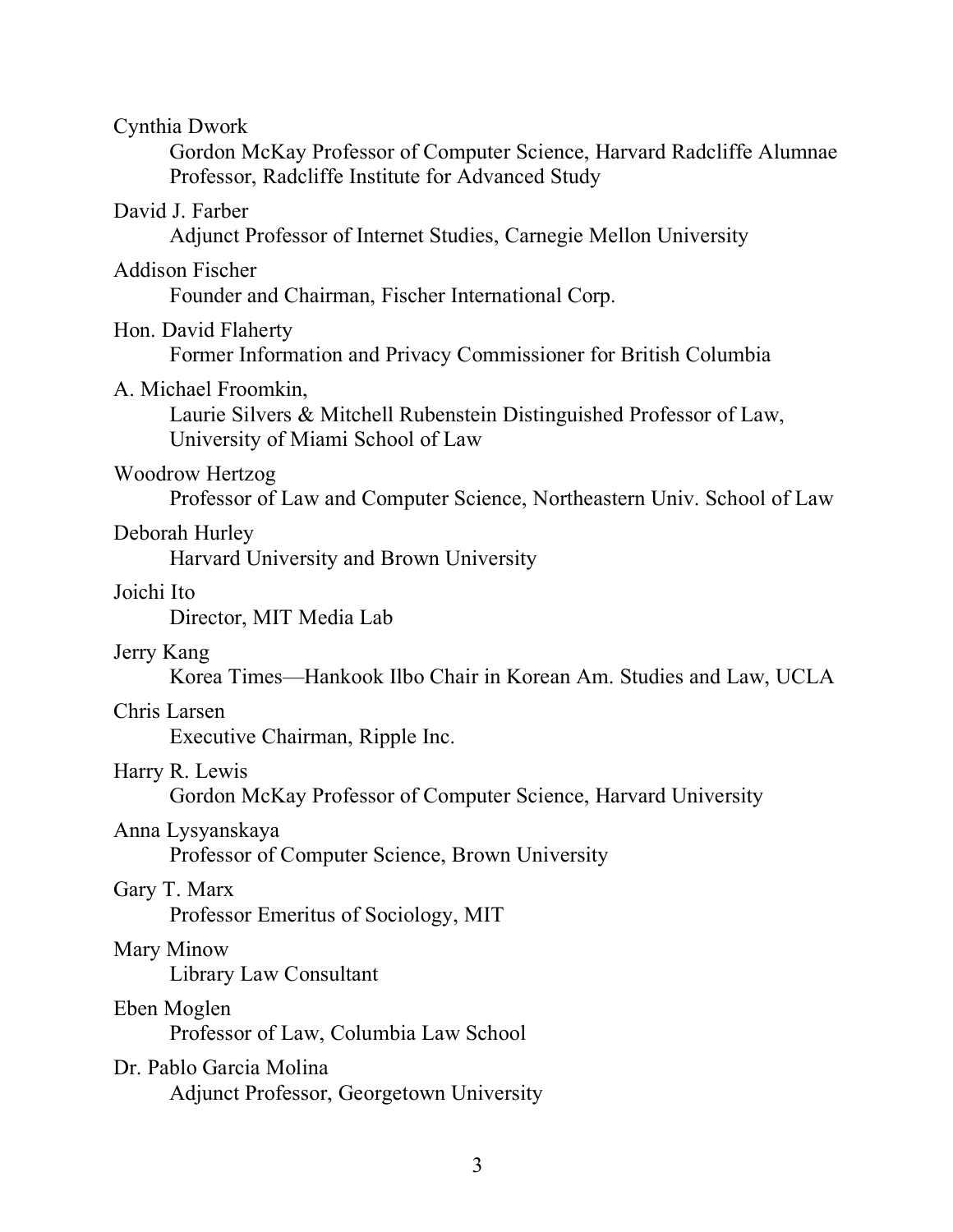| Erin Murphy<br>Professor of Law, NYU School of Law                                                                                     |
|----------------------------------------------------------------------------------------------------------------------------------------|
| Dr. Peter G. Neumann<br>Chief Scientist, SRI International Computer Science Lab                                                        |
| Helen Nissenbaum<br>Professor, Cornell Tech Information Science                                                                        |
| Frank Pasquale<br>Professor of Law, Univ. of Maryland Francis King Carey School of Law                                                 |
| Deborah C. Peel, M.D.<br>President of Patient Privacy Rights                                                                           |
| Dr. Stephanie Perrin<br>President, Digital Discretion, Inc.                                                                            |
| Anita Ramasastry<br>Professor, University of Washington School of Law                                                                  |
| Ronald L. Rivest<br>Institute Professor of Electrical Engineering and Computer Science, MIT                                            |
| <b>Bruce Schneier</b><br>Fellow and Lecturer, Harvard Kennedy School                                                                   |
| Dr. Barbara Simons<br>IBM Research (retired)                                                                                           |
| Robert Ellis Smith<br>Publisher, Privacy Journal                                                                                       |
| Nadine Strossen<br>John Marshall Harlan II Professor of Law, New York Law School                                                       |
| Frank Tuerkheimer<br>Professor of Law Emeritus, University of Wisconsin Law School                                                     |
| Edward G. Viltz<br>President and Chairman, Internet Collaboration Coalition                                                            |
| Jim Waldo<br>Gordon McKay Professor of the Practice of Computer Science, John A.<br>Paulson School of Engineering and Applied Sciences |
| Christopher Wolf<br>Board Chair, Future of Privacy Forum                                                                               |
| (Affiliations are for identification only)                                                                                             |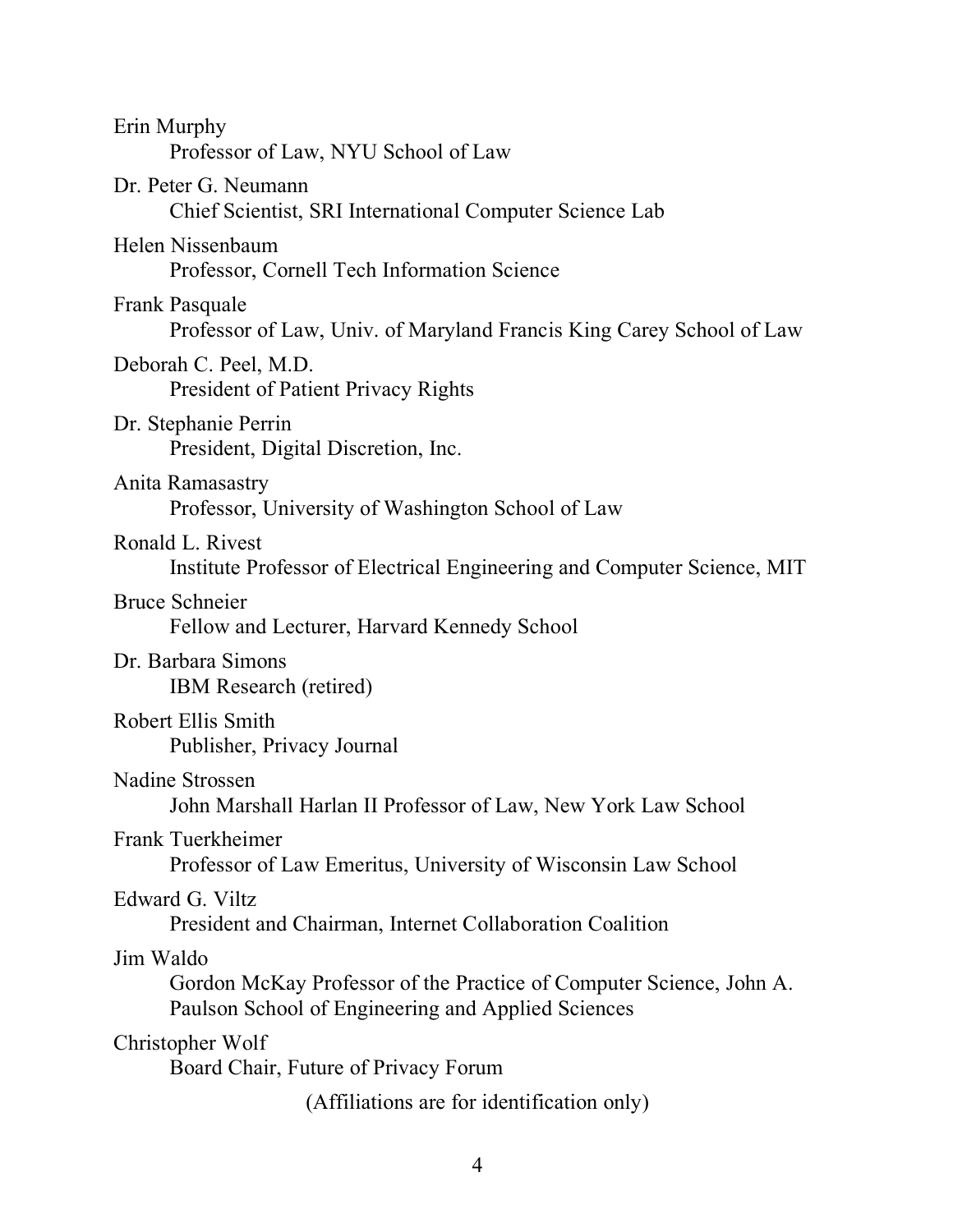#### **SUMMARY OF ARGUMENT**

This case concerns the most significant data breach in the history of the United States government. The personal data of approximately 22 million government employees, their friends, and family members were disclosed without authorization. The records breached included the Standard Form 86, completed by those seeking national security positions, and over five million digitized fingerprints, collected precisely for the purpose of authenticating identity. The risks of identity theft, financial fraud, and extortion have increased significantly. The breach occurred just a few years after the Supreme Court mistakenly concluded in *NASA v. Nelson*, 562 U.S. 134 (2011), that the federal Privacy Act, 5 U.S.C. § 552a, sufficiently protected the personal information of federal employees.

Two constitutional questions are presented in this case. The first is whether the Constitution provides a basis to sue a federal agency that fails to safeguard personal data. The second is whether violating an obligation to safeguard personal data provides standing under Article III. EPIC urges this Court to answer both questions in the affirmative.

#### **ARGUMENT**

Before this Court is a case of extraordinary gravity. The personal data of the federal workforce has been compromised. The most sensitive details of employees

5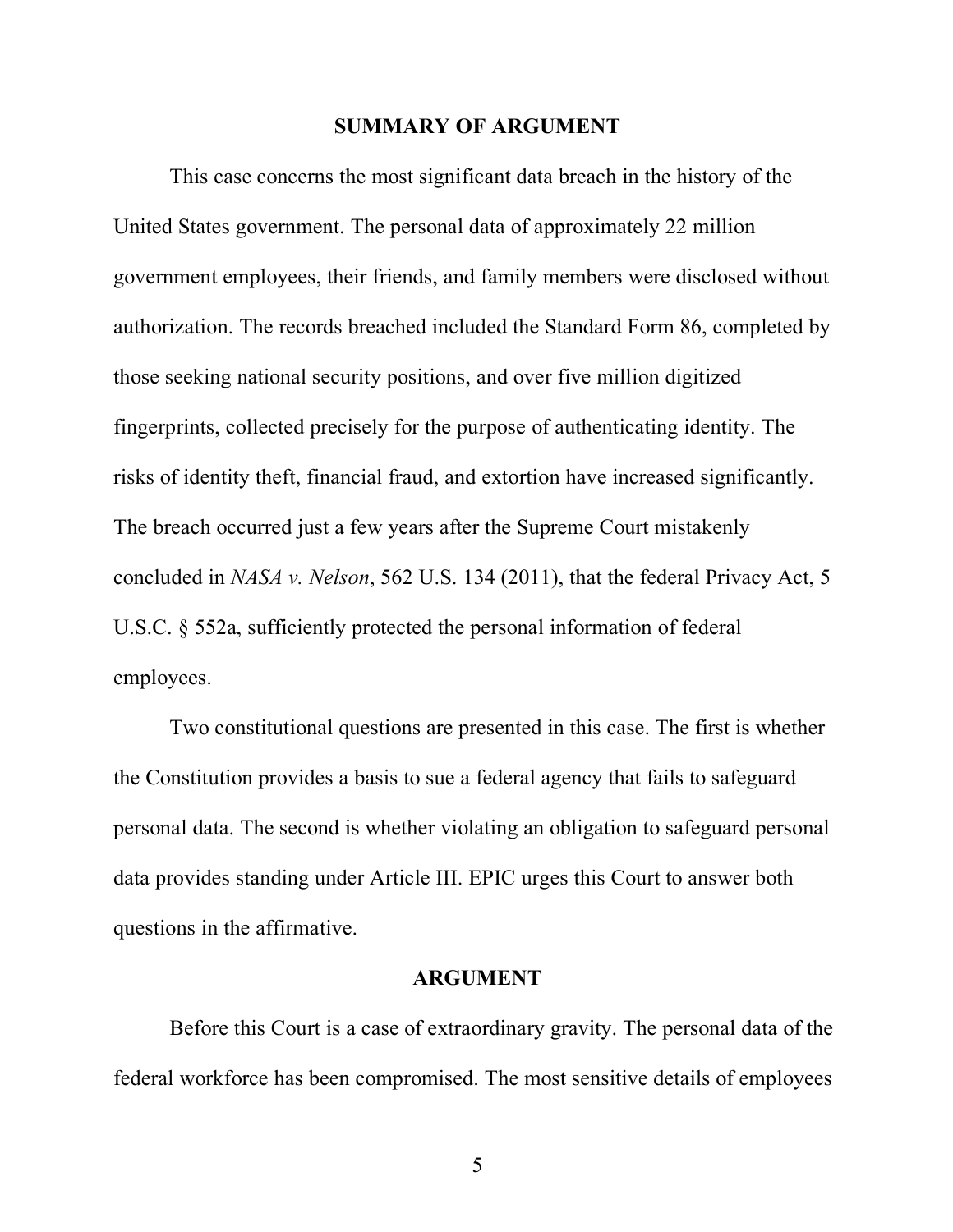in national security agencies likely sit in the hands of foreign adversaries. The digital fingerprints of five million individuals, collected to improve authentication and now breached, pose a lifetime risk of identity theft. It may take years to assess the consequences of the breaches that occurred at the Office of Personnel Management. In *Whalen*, *Nixon*, and *Nelson*, the Supreme Court clarified that the Constitution protects a right to information privacy, but it left the scope of that right unresolved for prudential reasons. Those reasons no longer hold. The responsibility to answer the constitutional question now falls to this Court.

The Court should also reaffirm that Article III standing is well established for plaintiffs whose sensitive personal data has been breached. The lower court misapplied both *CareFirst* and *Spokeo.* The court also failed to understand that Social Security Numbers are routinely used by criminals to commit identity theft and financial fraud. The unauthorized disclosure of an individual's SSN is both a concrete and particularized injury, and therefore is reviewable under *Spokeo*.

## **I. This Court should make clear the right to informational privacy safeguards the personal data held by federal agencies.**

### **A. After** *Whalen***,** *Nixon***, and** *Nelson***, it is well recognized that the Constitution protects the right to informational privacy.**

The Supreme Court has long recognized that individuals have a constitutionally protected interest in "avoiding disclosure of personal matters," *Whalen v. Roe*, 429 U.S. 589, 599 (1977); *see also NASA v. Nelson*, 562 U.S. at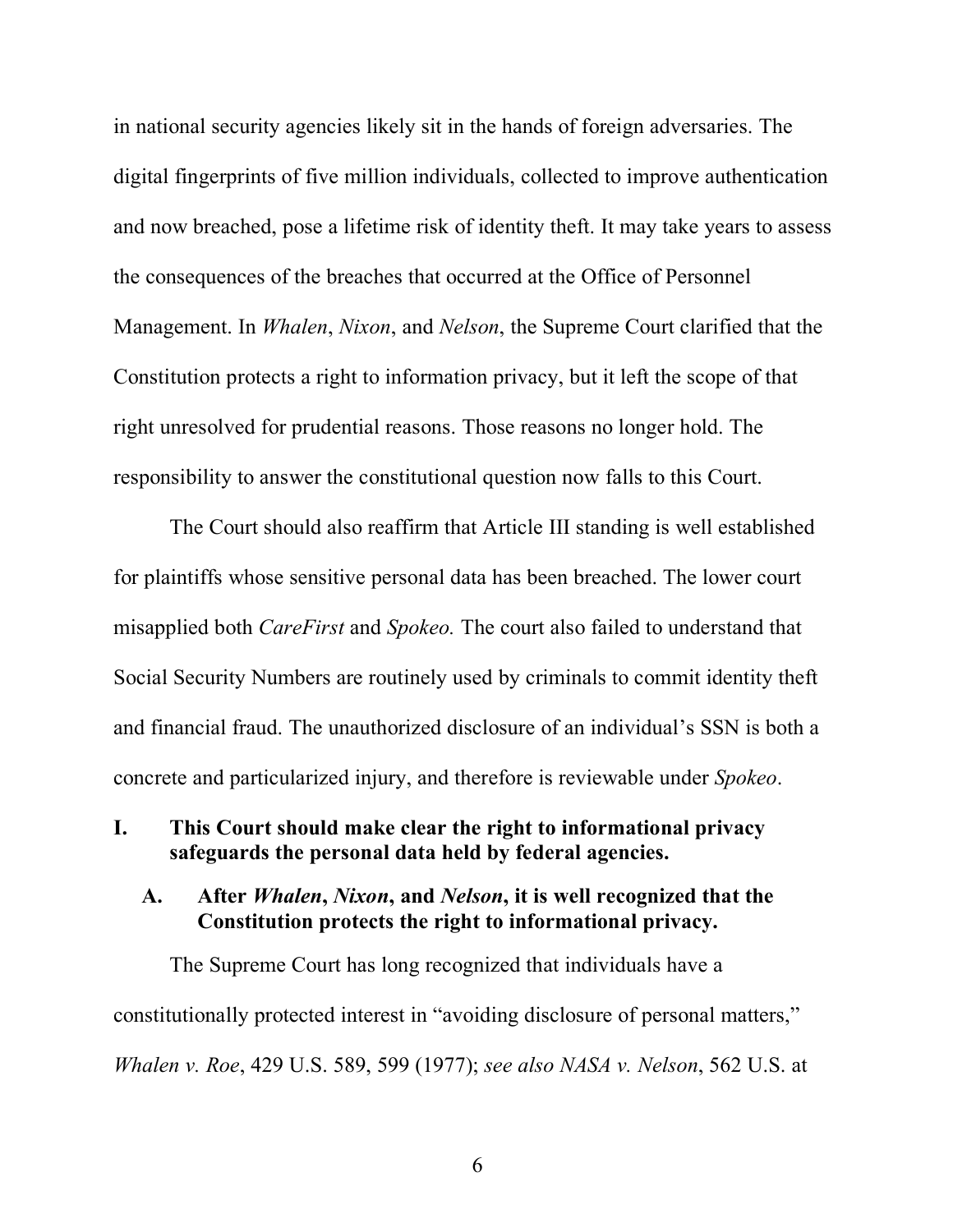147 ("As was our approach in *Whalen*, we will assume for present purposes that the Government's challenged inquiries implicate a privacy interest of constitutional significance."); *Nixon v. Adm'r of Gen. Servs.*, 433 U.S. 425, 455 (1977) ("[W]hen Government intervention is at stake [individuals] are not wholly without constitutionally protected privacy rights in matters of personal life unrelated to any acts done by them in their public capacity."). The right to informational privacy is "implicit in the concept of ordered liberty" that arises under the Fourteenth Amendment. *Whalen*, 429 U.S. at 599 n.23 (internal citations omitted). Both *Whalen* (prescription drug records) and *Nelson* (employment records) presented cases that specifically concerned government agencies' collection and use of personal data. And now before this Court is the breach of 22 million personnel records from a government agency.

Determining the scope of the right requires balancing the potential intrusion on privacy against the public interest served by the data's collection and retention. *See Nixon*, 433 U.S. at 458. As the Court explained, however, prudential considerations may counsel against conducting that inquiry where an applicable statutory regime provides adequate safeguards to protect the privacy interests at stake. *See Whalen*, 429 U.S. at 605–06; *see also Nixon*, 433 U.S. at 458–59.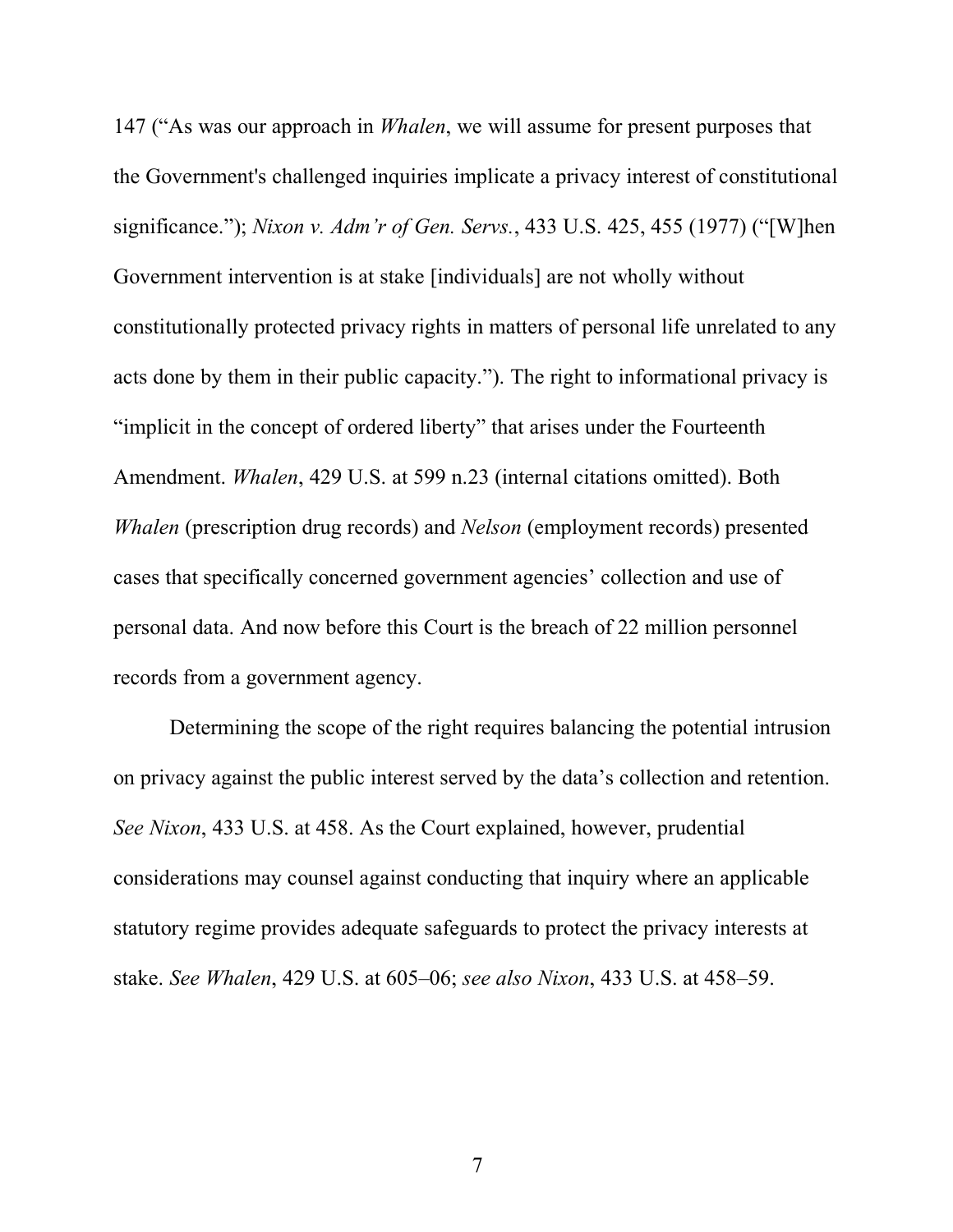Since *Whalen* and *Nixon*, many federal courts have recognized the right to

informational privacy.<sup>3</sup> Twenty years ago, this Court acknowledged the broad

support across the federal judiciary for the right, noting that:

[S]everal of our sister circuits have concluded based on *Whalen* and *Nixon* that there is a constitutional right to privacy in the nondisclosure of personal information. *See United States v. Westinghouse Electric Corp.*, 638 F.2d 570, 577-580 (3d Cir. 1980) (holding that there is a constitutional right to privacy of medical records kept by an employer, but that the government's interest in protecting the safety of employees was sufficient to permit their examination); *Plante v. Gonzales*, 575 F.2d 1119, 1132, 1134 (5th Cir. 1978), *cert. denied*, 439 U.S. 1129 (1979) (identifying a "right to confidentiality" and holding that balancing is necessary to weigh intrusions); *Barry v. City of New York*, 712 F.2d 1154, 1559 (2d Cir. 1983), *cert denied*, 464 U.S. 1017 (1983) (applying an intermediate standard of review to uphold a financial disclosure requirement). *See also, Hawaii Psychiatric Soc'y Dist. Branch v. Ariyoshi*, 481 F. Supp. 1028, 1043 (D. Hawaii 1979) (holding

 <sup>3</sup> *Doe v. City of N.Y.*, 15 F.3d 264, 267 (2d Cir. 1994) (HIV status); *Hancock v. County of Rensselaer*, 882 F.3d 58, 65 (2d Cir. 2018) (medical records); *Matson v. Bd. of Educ. of City Sch. Dist. of N.Y.*, 631 F.3d 57, 63–64 (2d Cir. 2011) (serious medical condition); *United States v. Westinghouse Electric Corp.*, 638 F.2d 570 (3d Cir. 1980) (personal information and decisional privacy); *Fraternal Order of Police, Lodge No. 5 v. City of Philadelphia*, 812 F.2d 105 (3d Cir. 1987) (collection of medical history, gambling habits, alcohol consumption, financial status, memberships, and arrest records); *Doe v. Luzerne Cnty.*, 660 F.3d 169 (3d Cir. 2011) (sensitive images of the body); *Taylor v. Best*, 746 F.2d 220, 225 (4th Cir. 1984) (disclosure of personal matters); *Plante v. Gonzalez*, 575 F.2d 1119 (5th Cir. 1978) (personal financial information); *Pesce v. J. Sterling Morton High School, Dist. 201, Cook Cnty., Ill.*, 830 F.2d 789, 795–98 (7th Cir. 1987) (confidential private information); *Wade v. Goodwin*, 843 F.2d 1150, 1153 (8th Cir. 1988) (same); *Grummett v. Rushen*, 779 F.2d 491, 493–95 (9th Cir. 1985) (shielding naked body from public view); *A.L.A. v. West Valley City*, 26 F.3d 989, 990 (10th Cir. 1994) (confidential medical information); *Hester v. City of Milledgeville*, 777 F.2d 1492, 1497 (11th Cir. 1985) (compelled polygraph testing); *Borucki v. Ryan*, 827 F.2d 836, 839–49 (1st Cir. 1987) (psychiatric report); *U.S. Citizens Ass'n v. Sebelius*, 705 F.3d 588, 602 (6th Cir. 2013) (health information).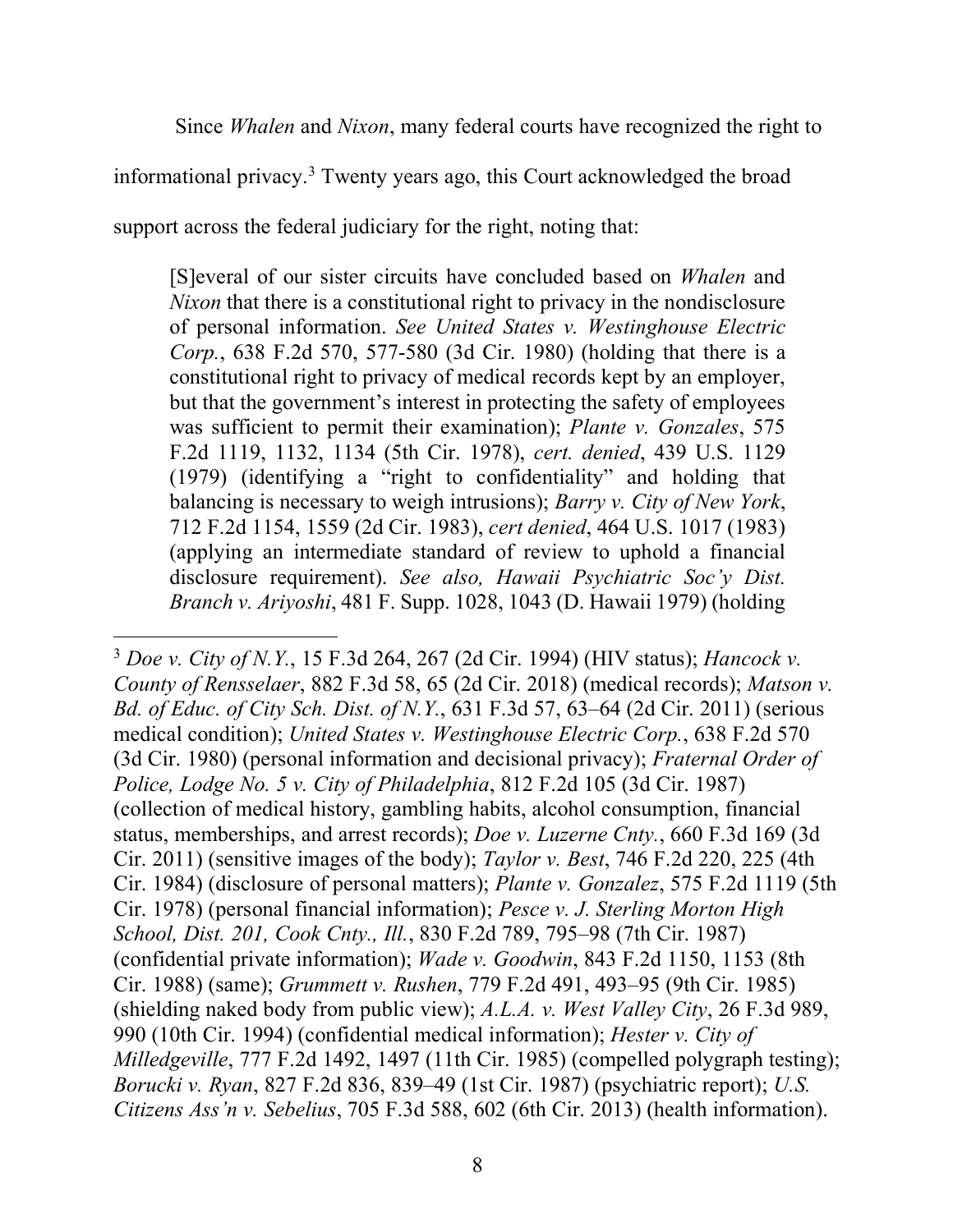that disclosure of psychiatric records implicates the constitutional right to confidentiality); *McKenna v. Fargo*, 451 F. Supp. 1355, 1381 (D.N.J. 1978) ("The analysis in Whalen . . . compels the conclusion that the defendant . . . must justify the burden imposed on the constitutional right of privacy by the required psychological evaluations.").

*AFGE v. HUD*, 118 F.3d 786, 792 (D.C. Cir. 1997). However, at the time, this Court declined to "enter the fray by concluding that there is no such constitutional right because in this case that conclusion is unnecessary." *Id*. at 793.

Since this Court's decision in *AFGE*, however, much has changed. There has been a dramatic rise in data breaches. The federal Privacy Act has failed to provide meaningful protection. Meanwhile, state courts, foreign courts, and scholars have reached a broad consensus on the significance of the right to informational privacy in modern society.

## **B. The Privacy Act does not adequately protect personal data collected by the government.**

In *Whalen*, Justice Brennan warned, "The central storage and easy accessibility of computerized data vastly increase the potential for abuse of that information, and I am not prepared to say that future developments will not demonstrate the necessity of some curb on such technology." 429 U.S. at 607 (Brennan, J., concurring). Justice Brennan was persuaded that—given the "successful effort to prevent abuse and limit access to the personal information at issue" in the mid-1970s—computer storage of personal data did not amount to a "deprivation of constitutionally protected privacy interests . . . ." *Id.* Over time,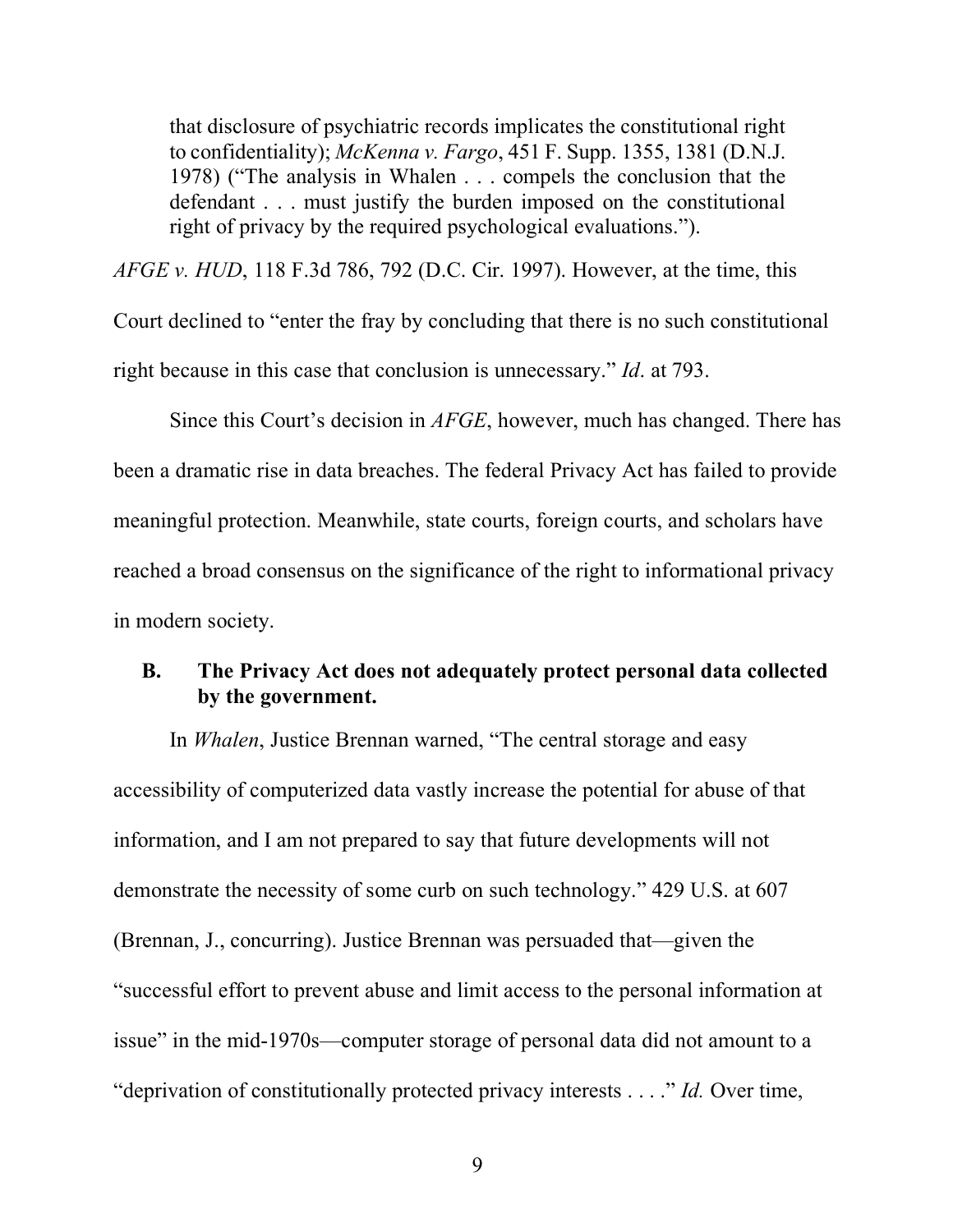however, the sensitivity and vulnerability of data gathered by federal agencies has increased dramatically, while the protections afforded by the Privacy Act have not kept pace. The OPM data breach provides extraordinary evidence of this singular fact.

In the years since *AFGE* was decided, federal government data collection has expanded exponentially and much of the data collected includes extremely sensitive personal information. For example, the OPM breach included information in the SF-86, a 127-page form completed by every federal job applicant applying for a security clearance. This form requires the applicant to provide:

psychological and emotional health history, policy records, illicit drug and alcohol use history, Social Security numbers, birthdates, financial histories and investment records, children's and relatives' names, foreign trips taken and contacts with foreign nationals, past residences, names of neighbors and close friends (such as college roommates and co-workers), and the Social Security numbers and birthdates of spouses, children, and other cohabitants.

JA 397.

Over the same period, the frequency and severity of data breaches also have grown. In *NASA v. Nelson*, the Supreme Court wrongly assumed that the Privacy Act provides sufficient protections such that it was unnecessary to reach the constitutional question. *See* 562 U.S. at 159. The Court may well have regretted that decision as both NASA and the federal government experienced numerous data breaches almost immediately afterword. In 2012, there was a breach of personally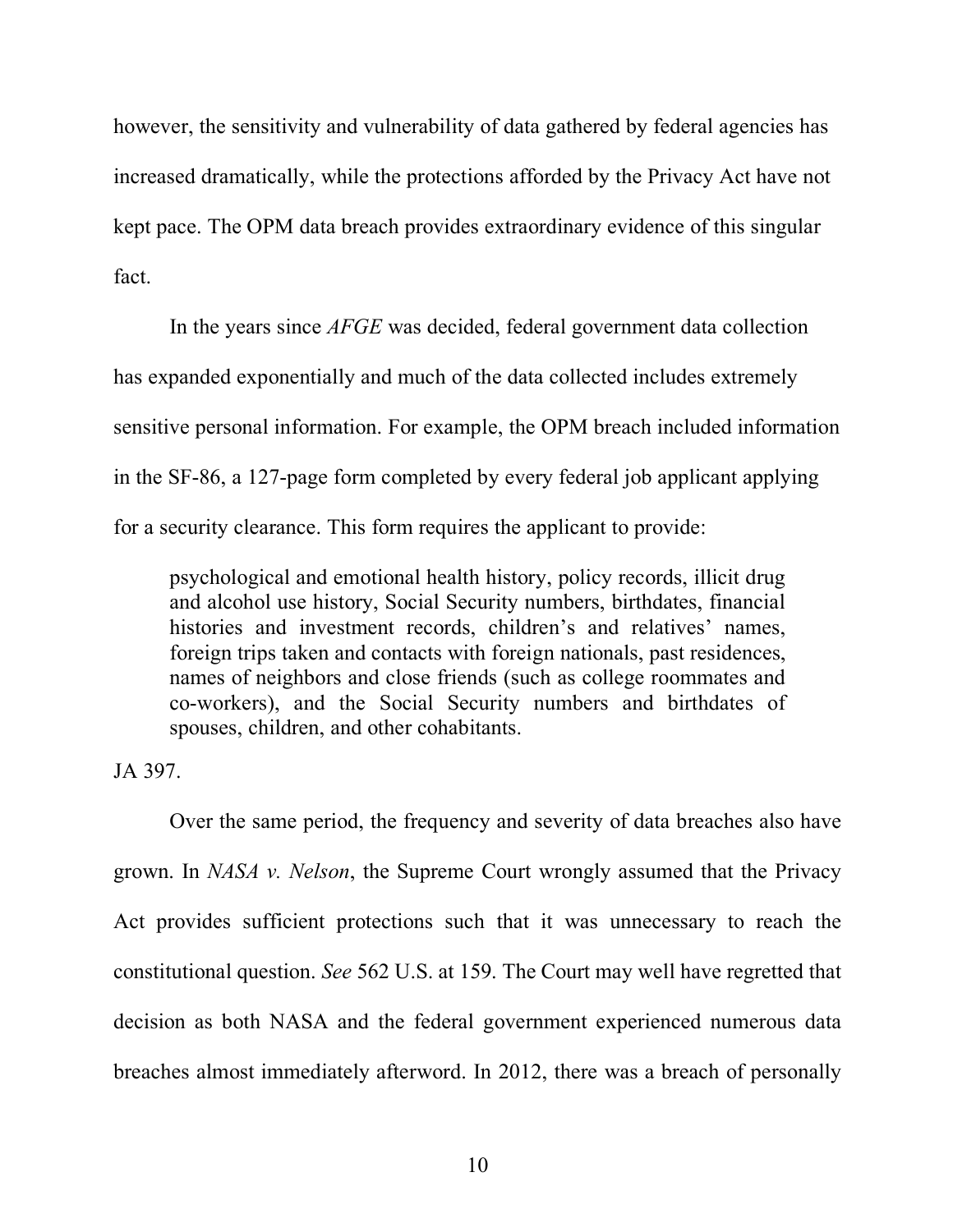identifiable information (PII) of approximately 2,300 NASA employees and students. Irene Klotz, *Laptop with NASA Workers' Personal Data is Stolen*, Reuters (Nov. 15, 2012)*.* <sup>4</sup> NASA's Inspector General also acknowledged in 2012 that hackers had gained access to agency systems and the personal information of many NASA employees and contractors in 2011. *NASA Cybersecurity: An Examination of the Agency's Information Security: Hearing Before the Subcomm. on Investigations & Oversight of the H. Comm. on Science, Space, & Tech.*, 112th Cong. 5 (2012) (testimony of Paul K. Martin, Inspector Gen., Nat'l Aeronautics and Space Admin.)*.* 5

Breaches across other federal agencies also have been widely reported since

*Nelson*. *See, e.g.*, Alan Rappeport, *Up to 100,000 Taxpayers Compromised in* 

 <sup>4</sup> https://www.reuters.com/article/us-space-nasa-securityidUSBRE8AE05F20121115.

<sup>5</sup> NASA's Inspector General testified:

NASA reported 5,408 computer security incidents that resulted in the installation of malicious software or unauthorized access to its systems. These incidents spanned a wide continuum from individuals testing their skill to break into NASA systems, to well-organized criminal enterprises hacking for profit, to intrusions that may have been sponsored by foreign intelligence services seeking to further their countries' objectives. Some of these intrusions have affected thousands of NASA computers, caused significant disruption to mission operations, and resulted in the theft of export-controlled and otherwise sensitive data, with an estimated cost to NASA of more than \$7 million.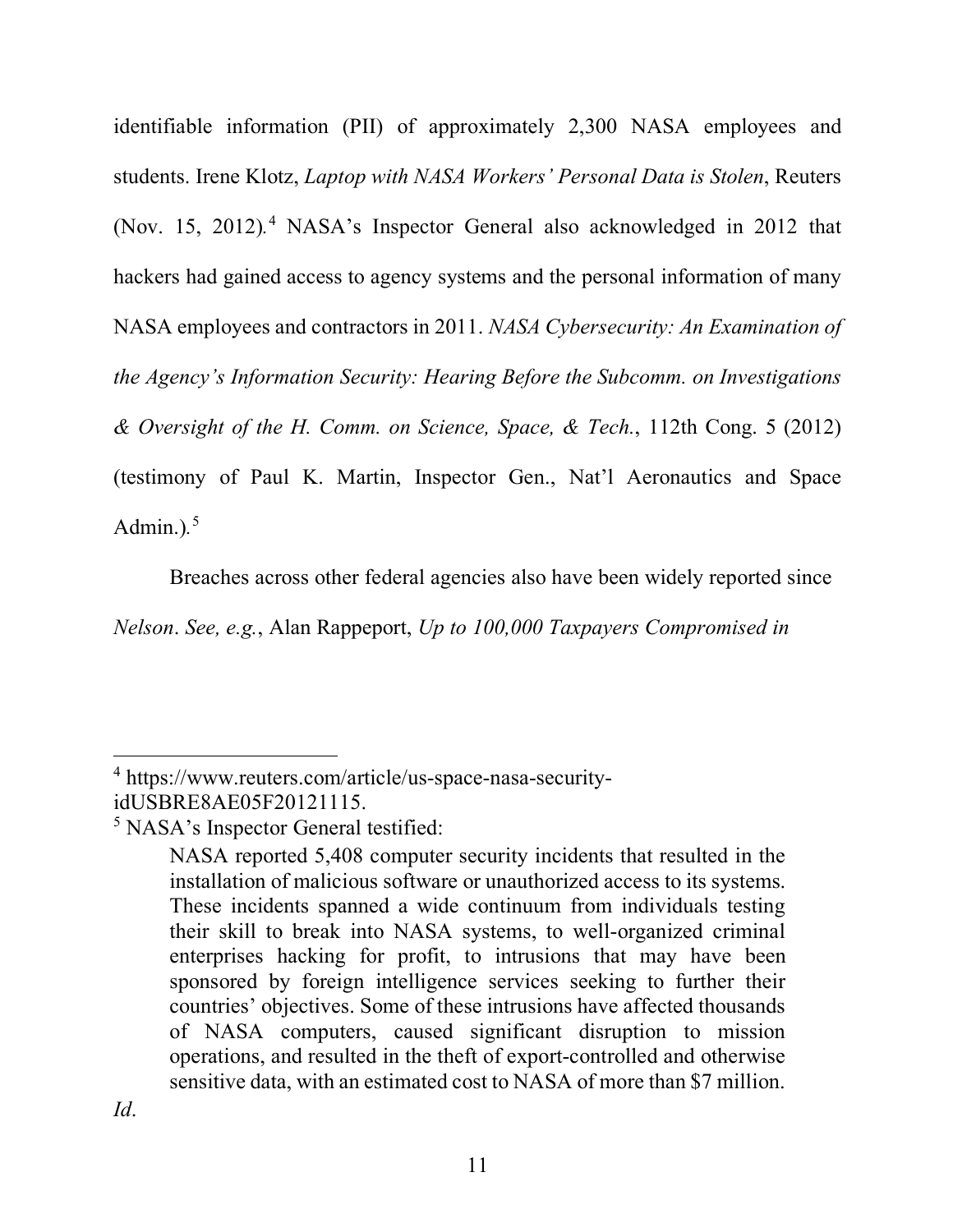*Fafsa Tool Breach, I.R.S. Says*, N.Y. Times (Apr. 6, 2017); <sup>6</sup> Lily Hay Newman, *All the Ways US Government Cybersecurity Falls Flat*, Wired (Aug. 24, 2017); <sup>7</sup> Chief of Naval Personnel Public Affairs, U.S. Navy, *Security Breach Notification of Sailors' PII*, No. NNS161123-13 (Nov. 23, 2016); <sup>8</sup> *see also* U.S. Gov't Accountability Office, GAO-14-478T *Federal Agencies Need to Enhance Responses to Data Breaches* (Apr. 2, 2014). <sup>9</sup> And this case presents to this Court the most significant breach of personal data in the history of the United States government.

Even the year after the OPM breach, in 2016, government agencies reported 30,899 information security incidents, 16 of which met the threshold for being considered a major incident. *Cybersecurity: Actions Needed to Strengthen U.S. Capabilities: Hearing Before the Subcomm. on Research & Tech. of the H. Comm. on Science, Space, & Tech.*, 115th Cong. (2017) (testimony of Gregory C. Wilshusen, Dir., Info. Sec. Issues, U.S. Gov't Accountability Office) [hereinafter Wilshusen Testimony].<sup>10</sup> In none of these instances did the Privacy Act prevent the unwarranted disclosure of personal information.

 $6$  https://www.nytimes.com/2017/04/06/us/politics/internal-revenue-servicebreach-taxpayer-data.html.

<sup>7</sup> https://www.wired.com/story/us-government-cybersecurity.

<sup>8</sup> http://www.navy.mil/submit/display.asp?story\_id=97820.

<sup>9</sup> https://www.gao.gov/products/GAO-14-487T.

<sup>10</sup> http://www.gao.gov/assets/690/682756.pdf.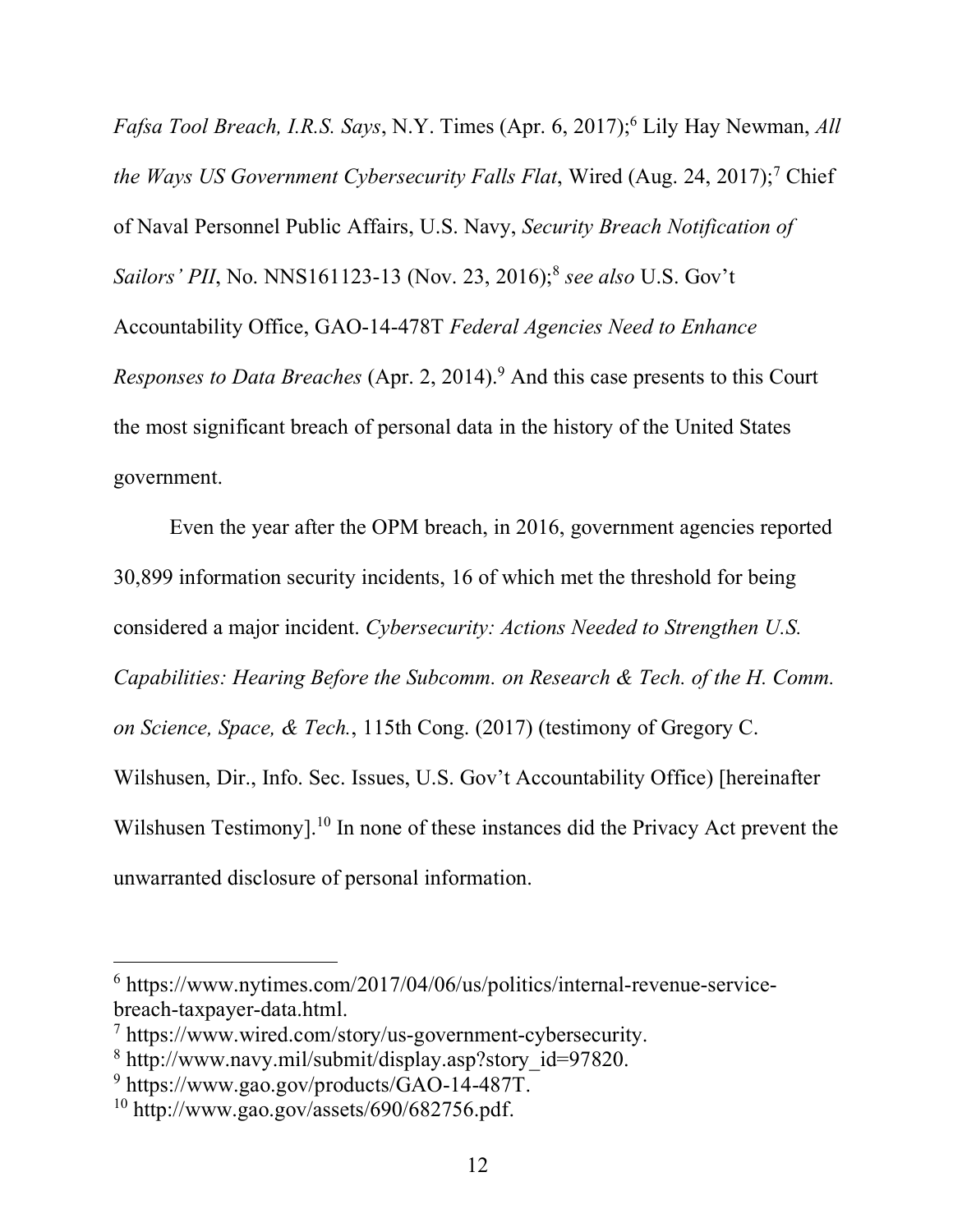According to one report, the federal government experienced a twenty percent increase in the number of data breaches in the last year alone. Thales, *Data Threat Report, Trends in Encryption and Data Security* 6 (2018). <sup>11</sup> In 2017, 57 percent of federal respondents experienced a data breach, up from 34 percent in 2016. *Id.* at 14. The most recent report issued by the White House found that "71 of 96 agencies (74 percent) participating in the risk assessment process have cybersecurity programs that are either at risk or high risk." Office of Mgmt. & Budget, *Federal Cybersecurity Risk Determination Report and Action Plan* 3 (2018); <sup>12</sup> *See also* Wilshusen Testimony, *supra* ("GAO has consistently identified shortcomings in the federal government's approach to ensuring the security of federal information systems and cyber critical infrastructure as well as its approach to protecting the privacy of personally identifiable information (PII)"). As government databases continue to expand, this problem will only get worse.

This Court now confronts the same issue that was before the Supreme Court more than 40 years ago—how to protect individuals given the federal government's increasing collection and retention of personal data. Today, the personal data stored by federal agencies is also subject to attack by foreign

<sup>&</sup>lt;sup>11</sup> http://go.thalesesecurity.com/rs/480-LWA-970/images/2018-Data-Threat-Report-Global-Edition-ar.pdf.

<sup>12</sup> https://www.whitehouse.gov/wp-content/uploads/2018/05/Cybersecurity-Risk-Determination-Report-FINAL\_May-2018-Release.pdf.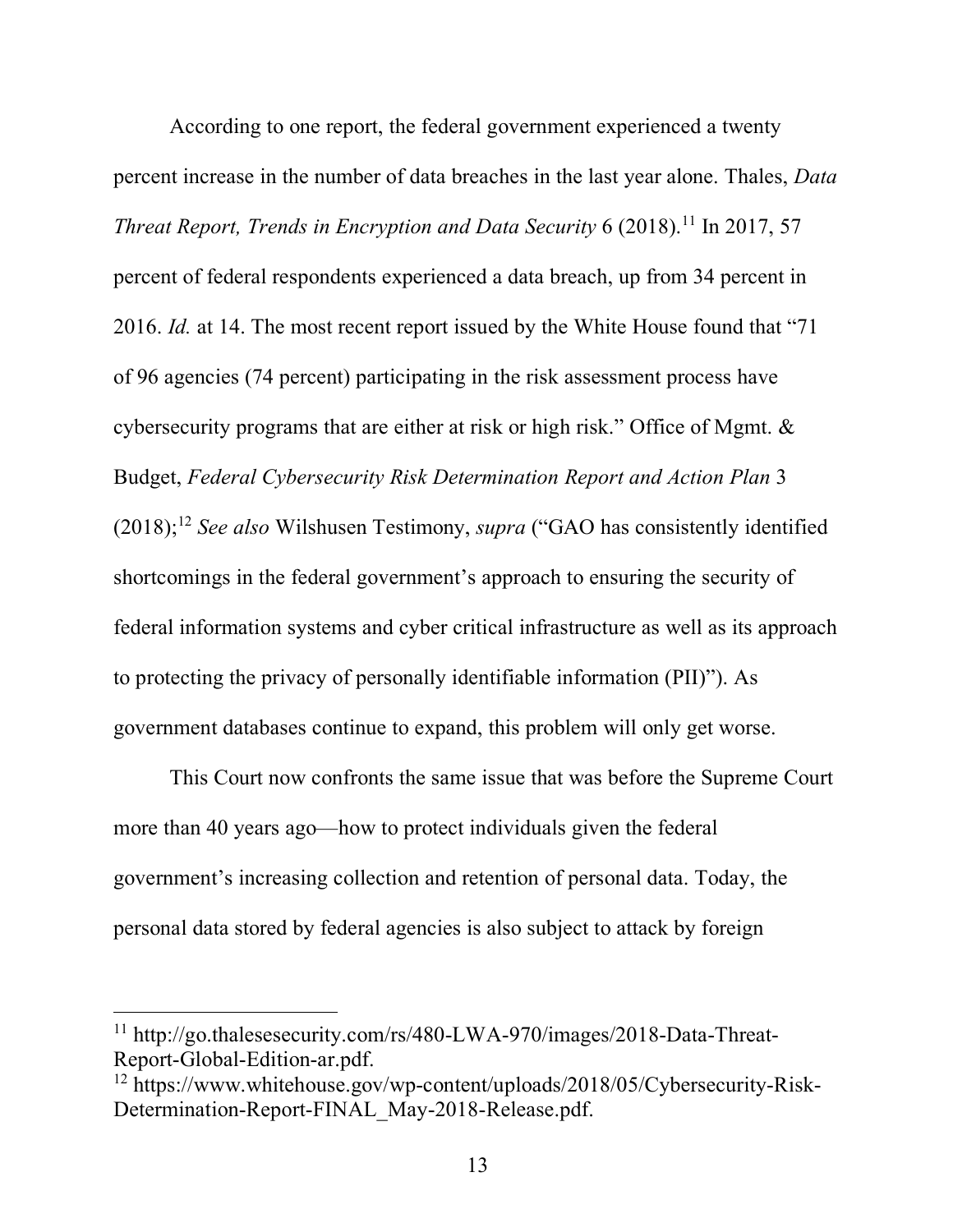adversaries, a scenario that was unimaginable when the Privacy Act was enacted. And although the law affords remedies to citizens, the Supreme Court has limited the Act's remedial provisions. *See Doe v. Chao*, 540 U.S. 614 (2004) (holding that statutory damages are not available unless the plaintiff can prove "actual damages"); *FAA v. Cooper*, 566 U.S. 284 (2012) (denying recovery for harm caused by disclosure of HIV status because "actual damages" requires showing current economic harm). Now federal agencies that collect personal information lack both adequate guidance on necessary security precautions and adequate incentive to develop such guidance on their own.

In sum, much has changed in the collection and use of personal data by federal agencies. The threats to the security of personal data collected by the government increase daily, and the law has failed to keep up. This Court should carry forward the right established by the Supreme Court in *Whalen*, *Nixon*, and *Nelson* and should find that right implicated by the government's failure to adequately safeguard the personal data at issue in this case.

## **C. There is widespread consensus on the importance and scope of the fundamental right to informational privacy.**

Long before *Whalen* and *Nixon*, Samuel Warren and Louis Brandeis described the foundation of privacy as rights not "arising from contract or from special trust, but [r]ights as against the world." Samuel Warren & Louis Brandeis, *The Right to Privacy*, 4 Harv. L. Rev. 193, 213 (1890). Since the publication of

14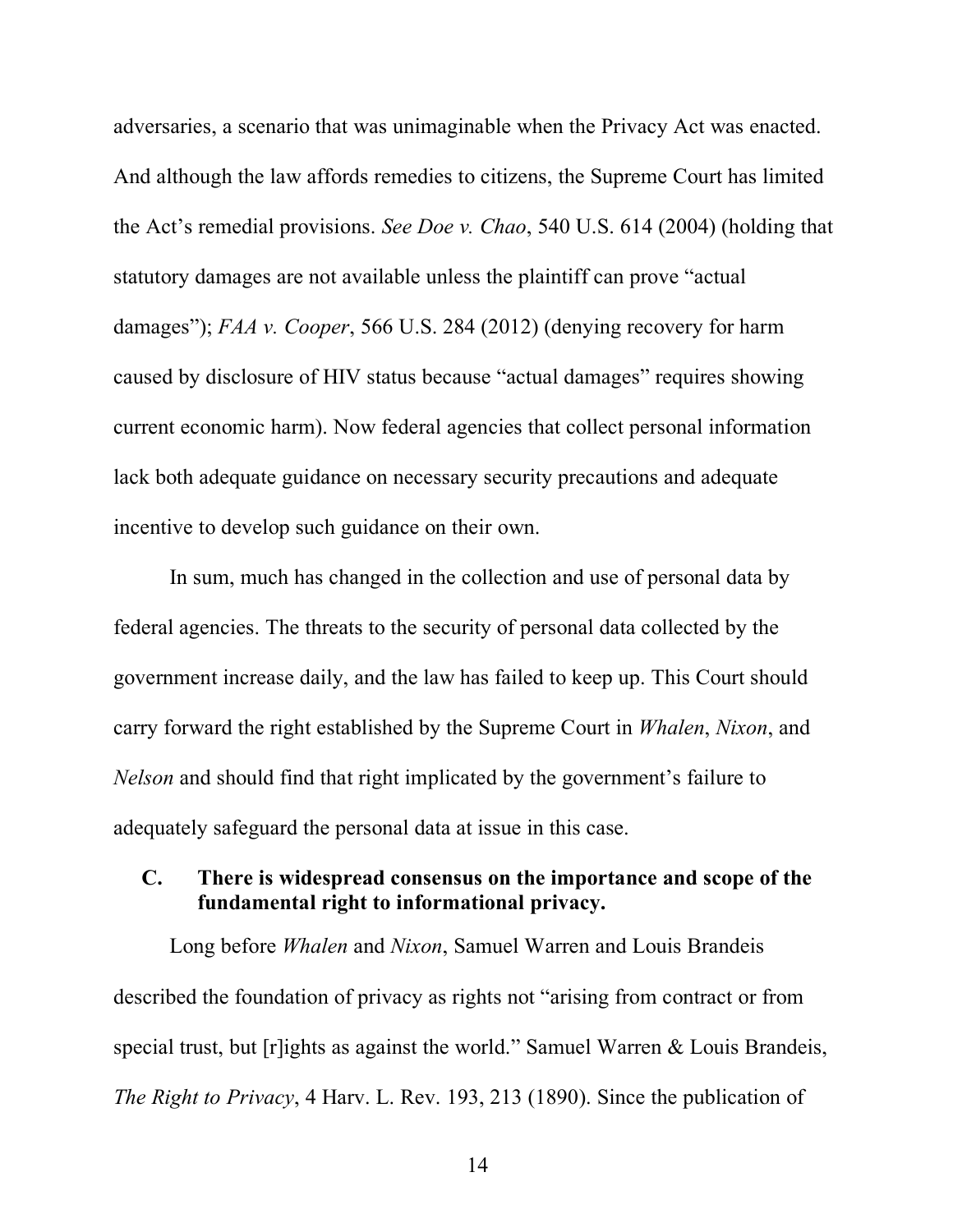that seminal article, the right to privacy has been broadly adopted in international declarations and enshrined in constitutions in the United States and around the world.

As privacy experts Simon Davies and David Banisar explain:

Privacy is a fundamental human right recognized in the Universal Declaration of Human Rights, the International Covenant on Civil and Political Rights, and in many other international and regional treaties. Privacy underpins human dignity and other values such as freedom of association and freedom of speech. It has become one of the most important human rights issues of the modern age . . .

David Banisar & Simon Davies, *Global Trends in Privacy Protection: An* 

*International Survey of Privacy, Data Protection, and Surveillance Laws and* 

*Developments*, 18 Marshall. J. Computer & Info. L. 1, 3 (1999).

Numerous state constitutions explicitly recognize the fundamental right to privacy. For example, the Constitution of Hawaii states, "The right of the people to privacy is recognized and shall not be infringed without the showing of a compelling state interest." Ha. Const. art. I, § 6. *See also*, Ak. Const. art. I, § 22 ("The right of the people to privacy is recognized and shall not be infringed."); Ar. Const. art. II, § 2 ("All men are created equally free and independent, and have certain inherent and inalienable rights; amongst which are those of . . . . protecting property*,* and reputation . . ."); Ca. Const. art. I, § 1 ("All people are by nature free and independent and have inalienable rights" such as "privacy"); Fl. Const. art. I, § 23 ("Every natural person has the right to be let alone and free from governmental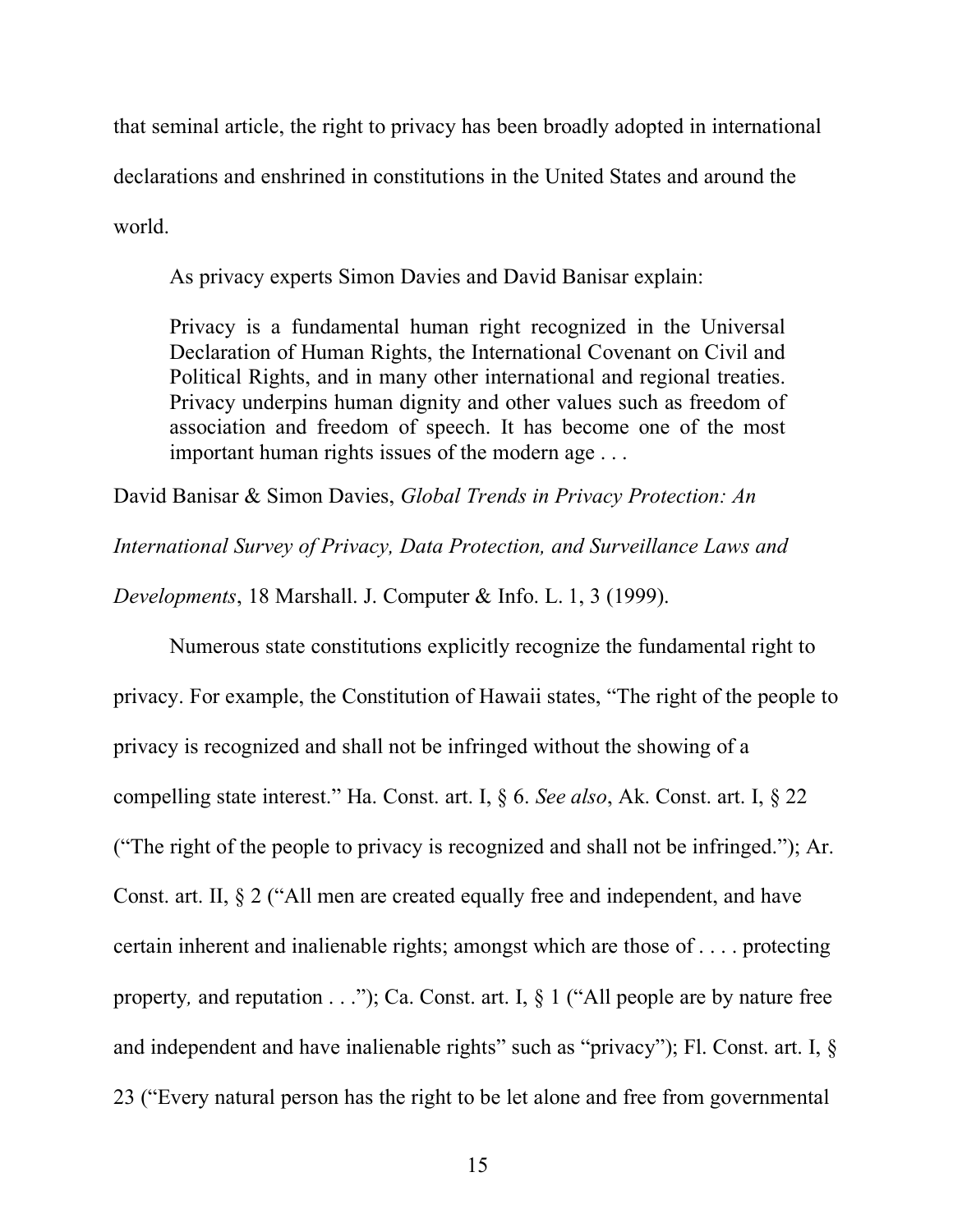intrusion into the person's private life . . ."); Ill. Const. art. I, § 6 ("The people shall have the right to be secure in their persons, houses, papers and other possessions against unreasonable searches, seizures, invasions of privacy or interceptions of communications  $\dots$ "); La. Const. art. I, § 5 (Every person shall be secure in his person, property, communications, houses, papers, and effects against unreasonable searches, seizures, or invasion of privacy*.*"); Ma. Const. art. II, § 10 ("The right of individual privacy is essential to the well-being of a free society and shall not be infringed without the showing of a compelling state interest."); Pa. Const. art. I, § 1 ("All men are born equally free and independent, and have certain inherent and indefeasible rights, among which are . . . protecting property and reputation  $\ldots$ "); SC Const. art. I, § 10 ("The right of the people to be secure in their persons, houses, papers, and effects against unreasonable searches and seizures and unreasonable invasion of privacy shall not be violated . . .").

Courts outside of the United States have also recognized the right to informational privacy. The *Whalen* decision was followed shortly after by a decision of the German Constitutional Court in *Census* which established *informationelle Selbstbestimmung*, the "right of informational self-determination." *In re: Census Act*, 30 BVerfGE 1, 42-43 (Dec. 15, 1983). This right to informational self-determination, as set out by the German court, is two-fold: (1) it "protects the individual from borderless collection, storage, application, and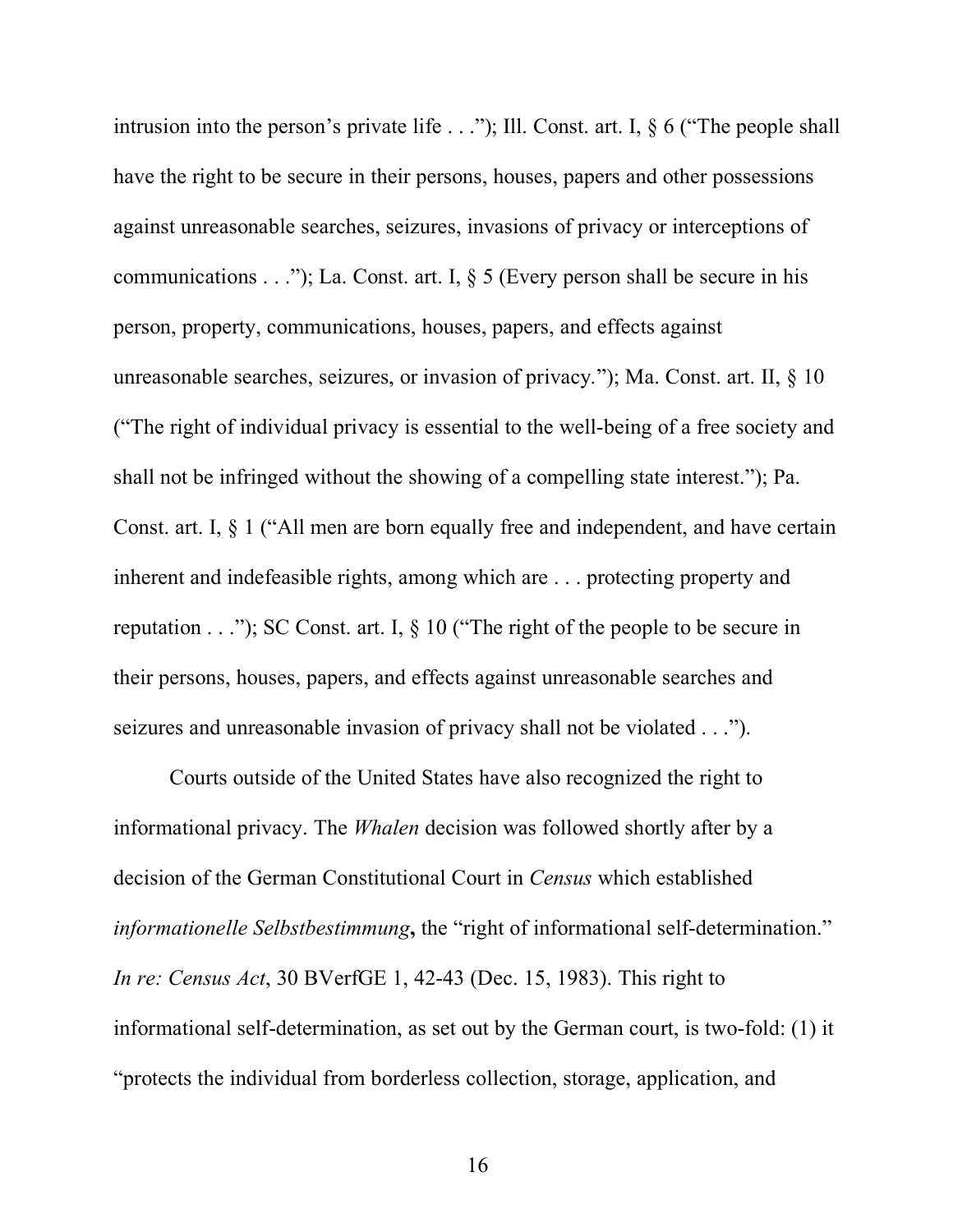transmission of personal data" and (2) "prevents any processing of personal data that leads to an inspection of or an influence upon a person that is capable of destroying an individual capacity for self-governance." Paul Schwartz, *The Computer in German and American Constitutional Law: Toward an American Right of Informational Self-Determination*, 37 Am. J. Comp. L. 675, 689–90 (1989). The *Census* case "compels the State to organize data processing so that personal autonomy will be respected." *Id.* at 690

The Supreme Court decision in *Whalen* and the decision of the German Constitutional court in *Census* influenced international privacy jurisprudence, resulting in the widespread recognition of the right to informational privacy. As Professor Bignami has explained*,* the right "has spread to virtually every corner of European governance." Francesca Bignami, *The Case of Tolerant Constitutional Patriotism: The Right to Privacy Before the European Courts*, 41 Cornell Int'l L.J. 211, 248 (2008). Privacy is protected under Article 7 of the European Charter of Fundamental Rights and the right to personal data protection is recognized under Article 8 of the European Charter of Fundamental Rights. Both the European Court of Human Rights (ECtHR) and the Court of Justice of the European Union (CJEU) have also recognized the right to privacy under Article 8 of the European Convention of Human Rights. *See, e.g., Amann v. Switzerland*, 30 Eur. Ct. H.R. 843, 858 (2000). "The constitutional frame has shaped both the jurisprudence of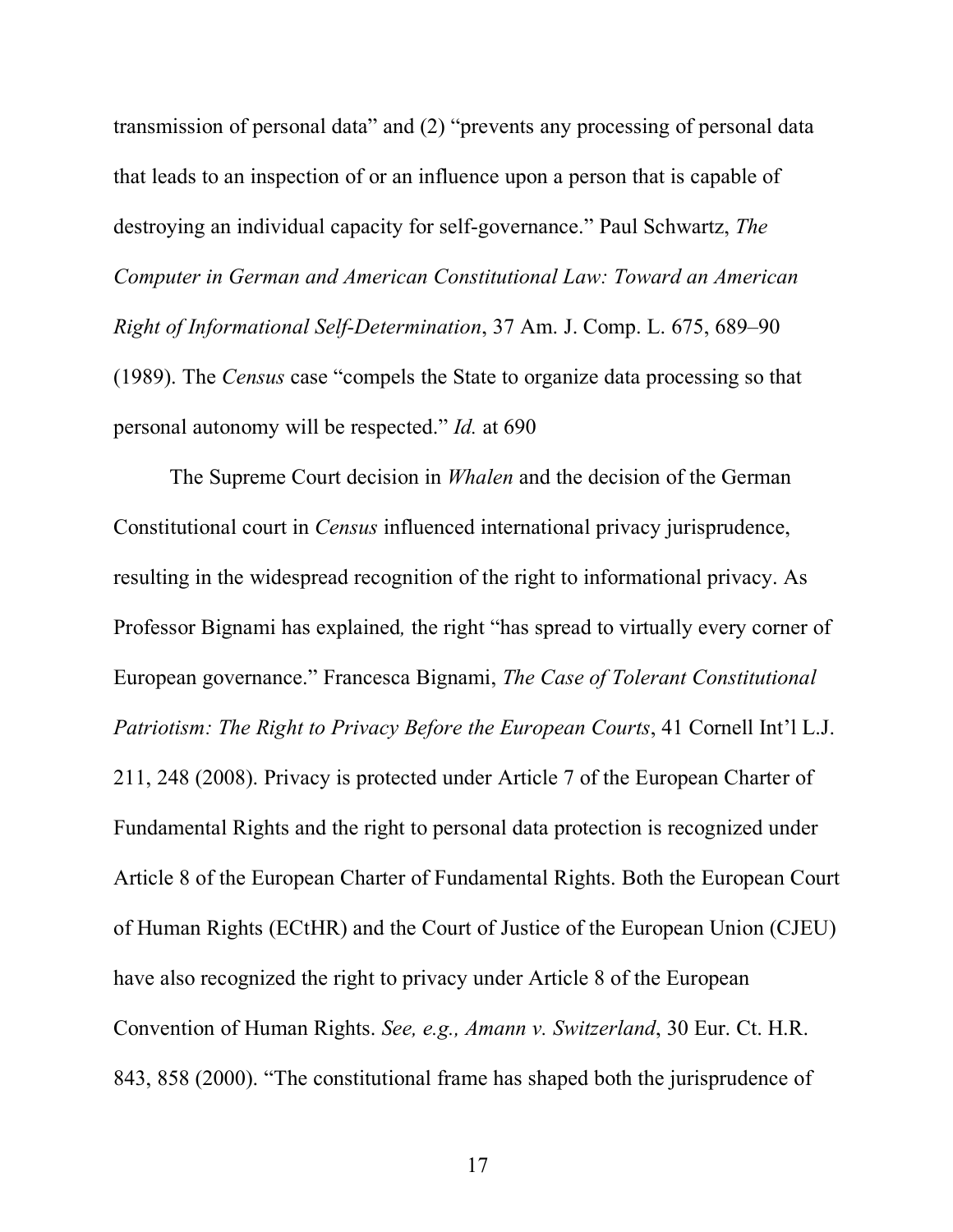other constitutional courts—in particular the European Courts of Human Rights and the Court of Justice of the European Union—as well as positive lawmaking in Germany and at the European level." Francesca Bignami & Giorgio Resta, *Transatlantic Privacy Regulation: Conflict and Cooperation*, 78 L. & Contemporary Problems 231, 233 (2015).

Most recently, in 2017, the Supreme Court of India unanimously recognized a right to informational privacy under Article 21 of the Indian constitution. *Puttaswamy v. Union of India*, Writ Petition (Civil) No. 494 of 2012 (India) (Aug. 7, 2017). <sup>13</sup> The high court of India found that the right was rooted in the right to life and liberty and also enshrined in other fundamental rights, including the right to equality and the fundamental freedoms. *Id.* Justice Chandrachud emphasized, "The best decisions on how life should be lived are entrusted to the individual . . . . The duty of the state is to safeguard the ability to take decisions—the autonomy of the individual—and not to dictate those decisions." *Id.*; *see also* Jayna Kothari, *The Indian Supreme Court Declares the Constitutional Right to Privacy*, Oxford Human Rights Hub (Oct. 4, 2017); <sup>14</sup> Emma Claybrook, *After the Groundbreaking Supreme Court Decision in India to Make Privacy a Fundamental Human Right,* 

 <sup>13</sup> *Available at*

https://supremecourtofindia.nic.in/pdf/jud/ALL%20WP(C)%20No.494%20of%202 012%20Right%20to%20Privacy.pdf.

<sup>14</sup> http://ohrh.law.ox.ac.uk/the-indian-supreme-court-declares-the-constitutionalright-to-privacy/.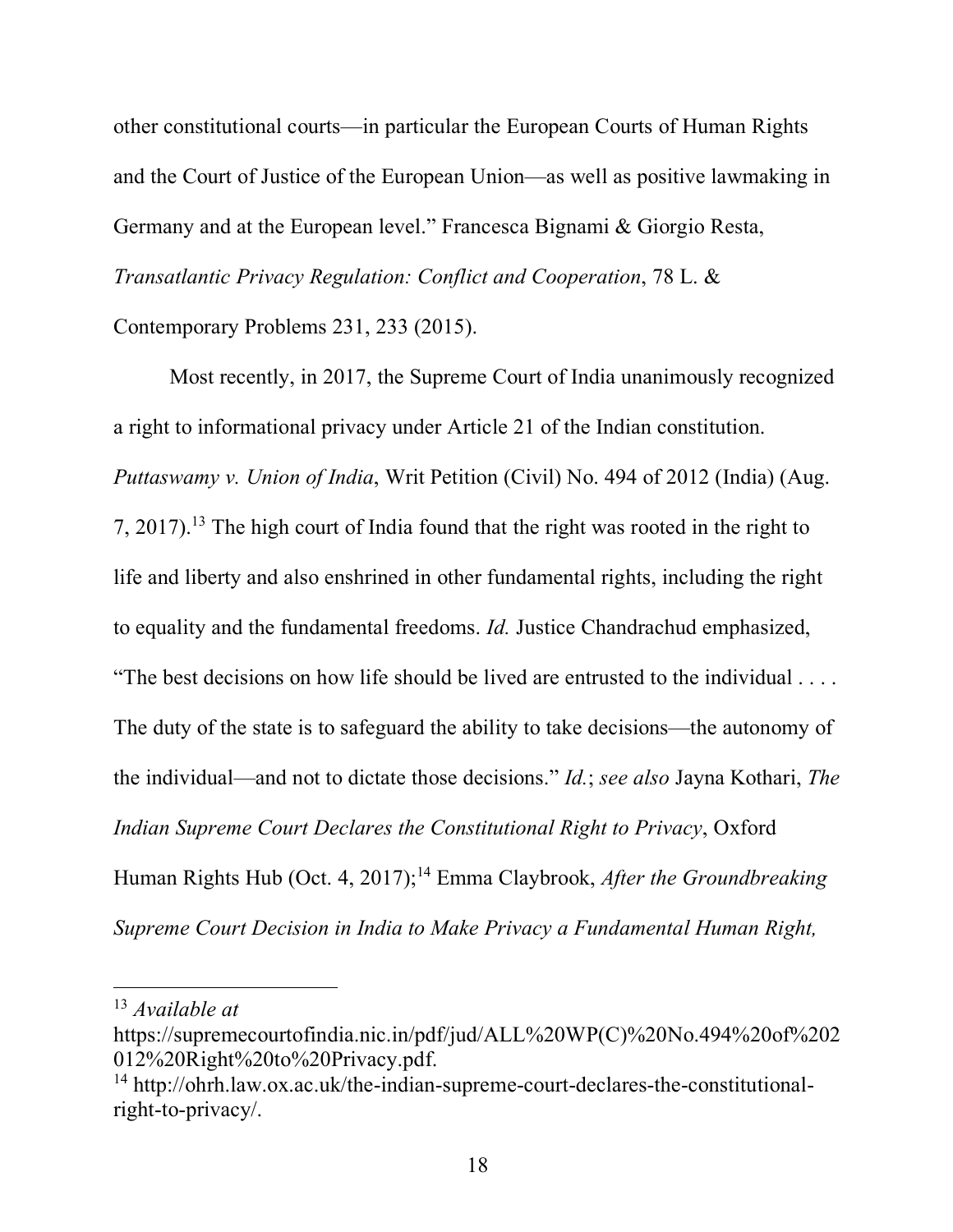*How Can the World Follow Suit?*, New Europe (Feb. 7, 2018) (quoting Malavika Jayaram, stating "[o]ne of the great things about this judgment is showing that privacy is a right that less wealthy countries are allowed to have.").<sup>15</sup>

There is widespread consensus among scholars and courts that the

fundamental right to privacy protects several vitally important personal and

societal interests. International privacy expert David Flaherty has explained:

The ultimate protection for the individual is the constitutional entrenchment of rights to privacy and data protection. One can make a strong argument, even in the context of primarily seeking to promote data protection, that having an explicit entrenched constitutional right to personal privacy is a desirable goal in any Western society that has a written constitution and a bill of rights.

David H. Flaherty, *Protecting Privacy in Surveillance Societies* 376 (1998)

(internal citations omitted).

Professor Jerry Kang has described the personal interests that the right protects. *See* Jerry Kang, *Info. Privacy in Cyberspace Transactions*, 50 Stan. L. Rev. 1193, 1212–18, 1260 (1998). First, informational privacy helps individuals avoid the embarrassment that accompanies the disclosure of certain personal details. *Id.* Second, as Professor Kang explains, "an individual's capacity to disclose personal information selectively also supports her ability to modulate intimacy." *Id.* at 1212. Third, informational privacy helps individuals avoid

 <sup>15</sup> https://www.neweurope.eu/article/india-could-become-data-protection-leaderafter-supreme-court-ruling-establishes-right-to-privacy/.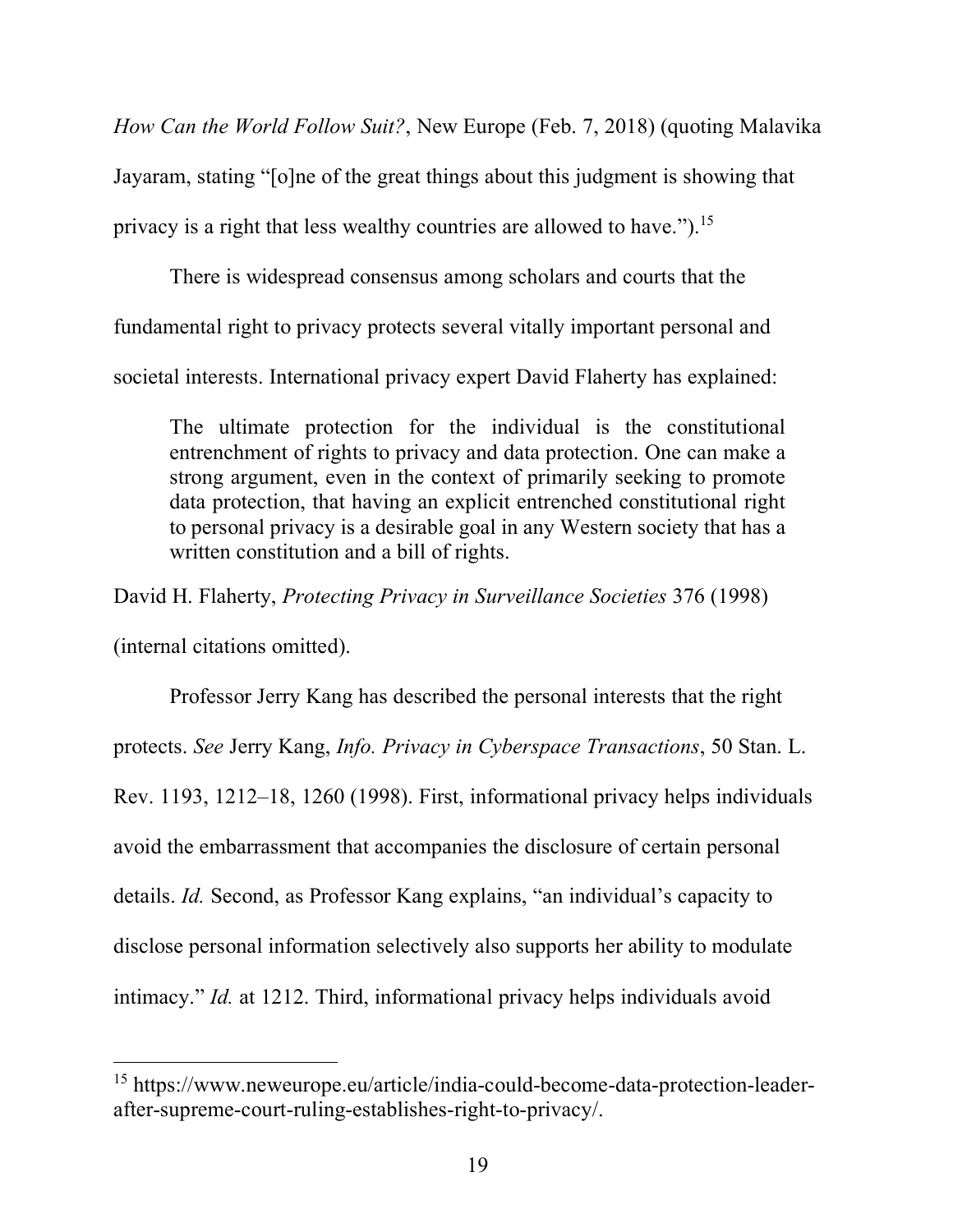damaging misuse of information that may unnecessarily expose them to prejudice. *Id.* at 1214. Fourth, informational privacy helps to preserve human dignity. *Id.* Finally, "information privacy allows one to have thoughts, beliefs, conditions, and behaviors without the knowledge of others, thereby making it easier to have public personae distinct from private ones." *Id.* at 1218. *See also* Jeffrey Rosen, *Why Privacy Matters*, Wilson Q., Autumn 2000, at 38 ("we are beginning to learn how much may be lost in a culture of transparency: the capacity for creativity and eccentricity, for the development of self and soul, for understanding, friendship, even love."); Anita L. Allen, *Coercing Privacy*, 40 Wm. & Mary L. Rev. 723, 756 (1999) ("There is both empirical evidence and normative philosophical argument supporting the proposition that paradigmatic forms of privacy (e.g., seclusion, solitude, confidentiality, secrecy, anonymity) are vital to well-being.").

Privacy also serves important societal interests. As Professor Julie E. Cohen has written, "Informational privacy is an essential building block for the kind of individuality, and the kind of society, that we say we value." Julie E. Cohen, *Examined Lives: Informational Privacy and the Subject as Object*, 52 Stan. L. Rev. 1373, 1435 (2000). As Professor Cohen explains, "the liberal self and the liberal democratic society are symbiotic ideals. Their inevitably partial, imperfect realization requires habits of mind, of discourse, and of self-restraint that must be learned. Those are the very same habits that support a mature, critical subjectivity,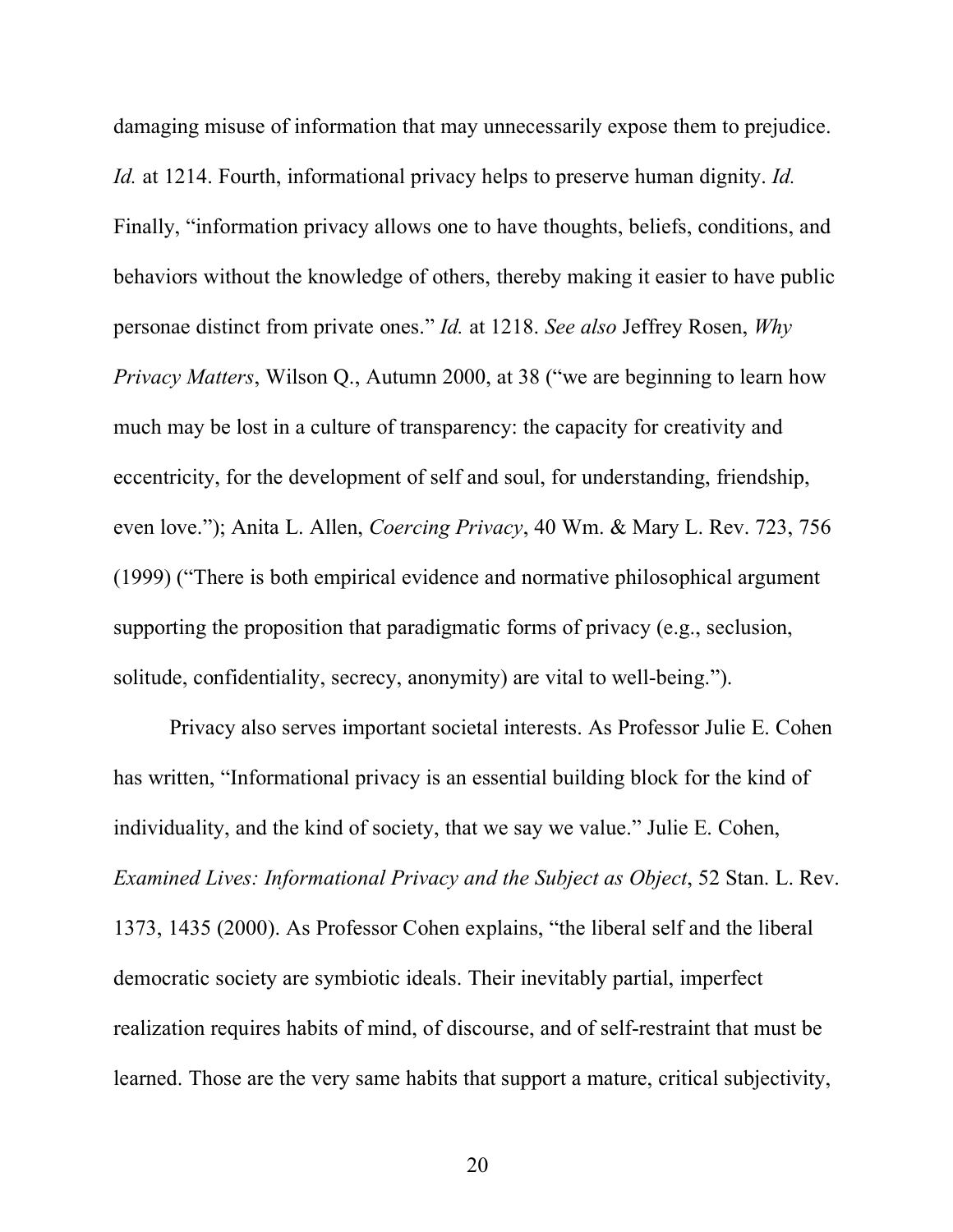and they require privacy to form." Julie E. Cohen, *What Privacy Is For*, 126 Harv.

L. Rev. 1904, 1918 (2013); s*ee also* Robert Ellis Smith, *Our Vanishing Privacy and What You Can Do to Protect Yours* 4 (1993) ("Privacy is vital to our national life. Otherwise our culture is debased, belittled, and perverted. It is equally crucial to the lives of each one of us.").

There is widespread consensus that the fundamental right to privacy has a broad temporal scope. The right covers the collection of personal data, along with the disclosure of that data. As Professor Khiara Bridges explains:

[M]any times, individuals who have challenged laws that require them to divulge certain information—whether that information is sensitive or not—are not simply concerned about that information landing in the wrong hands; rather, they have been offended by the fact that the government poses the question in the first place. In other words, they want to prevent the government from collecting certain information because, even if no unauthorized person ever gains access to the information, it is degrading when the government asks the question and collects the information in the first instance.

Khiara Bridges, *The Poverty of Privacy Rights* 162 (2017)*.* Professor Danielle

Keats Citron has further explained:

Indeed, there are some aspects of a person's life in which the government has no legitimate interest and whose collection undermines self-respect and autonomy. Individuals have the right *not to be known* if the state's questions would demean and humiliate them for no good reason. Privacy honors human dignity by conferring "respect for individual choice" and "respect for individuals because they have the capacity for choice."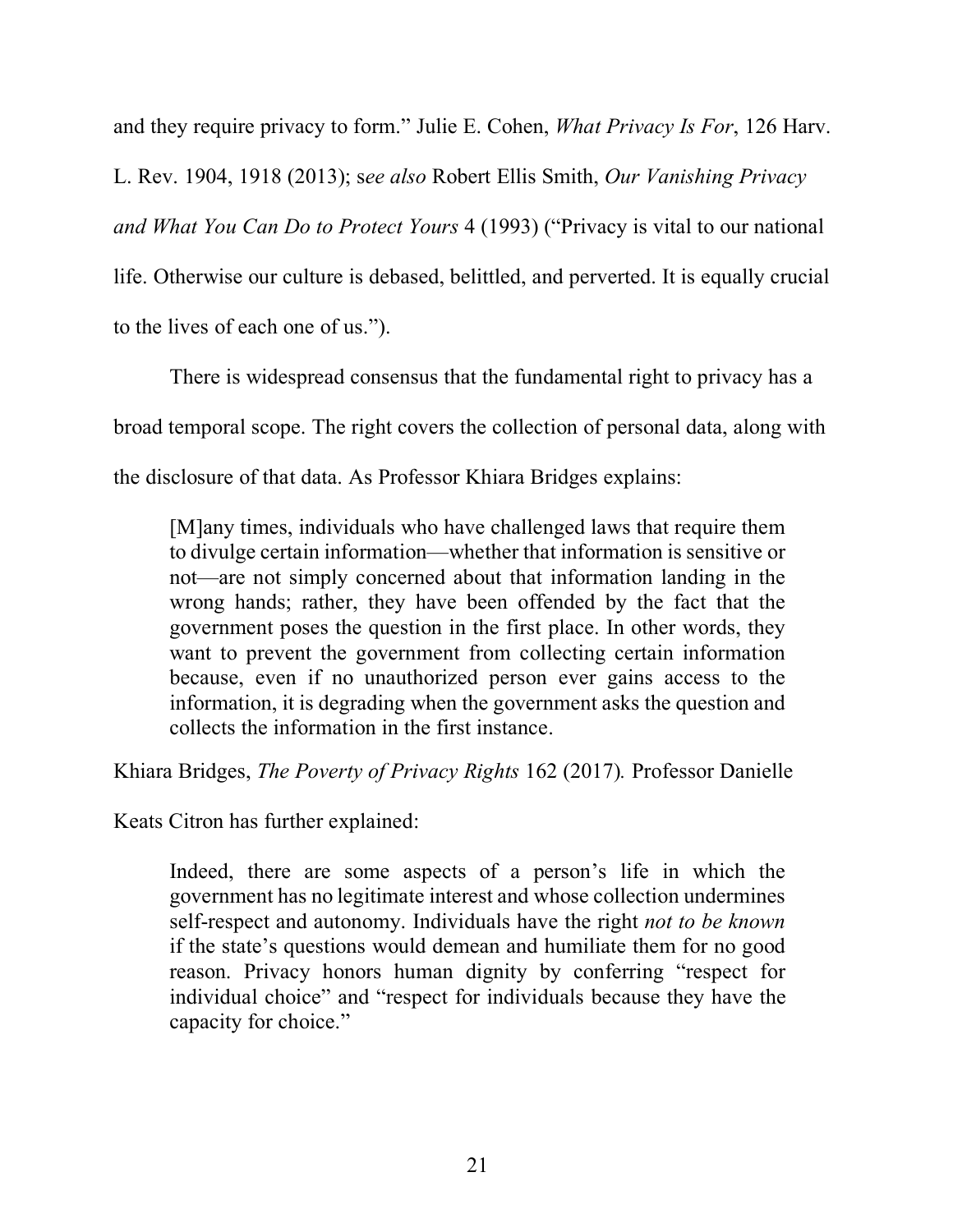Danielle Keats Citron, *A Poor Mother's Right to Privacy: A Review*, 98 B.U. L.

Rev. (forthcoming 2018) (manuscript at 12) (on file with authors) (internal citations omitted); *see* also Danielle Citron & David A. Super, *We Don't Need a National Data Center of the Poor*, Slate (May 8, 2018). <sup>16</sup> This point is underscored

by the work of Bignami and Resta:

The right [recognized by the German Constitutional Court] came into being at the time of collection—at the moment that the individual was asked to give up the information—and not simply once it was used or misused by state actors and other types of data processors.

Bignami & Resta, *supra*, at 233.

Courts outside of the United States have invoked the right to informational privacy to protect individuals' interests in preventing or limiting collection of their personal medical information and employment-related information. In 1999, the Spanish Constitutional Court held that the right to informational privacy bars collection of health-related data absent a specific statutory mandate or individual consent. STC 202/1999, of Nov. 8 [Spanish Constitutional Court], cited in Javier Thibault Aranda, *Information Technology and Workers' Privacy: A Comparative Study: Part II: National Studies: Information Technology and Workers' Privacy: The Spanish Law*, 23 Comp. Lab. L. & Pol'y J. 431 (2002). The Court held that a database called "absent on medical grounds" was unconstitutional. The database

 <sup>16</sup> https://slate.com/technology/2018/05/the-national-food-stamp-databaseproposed-by-house-republicans-is-a-potential-nightmare.html.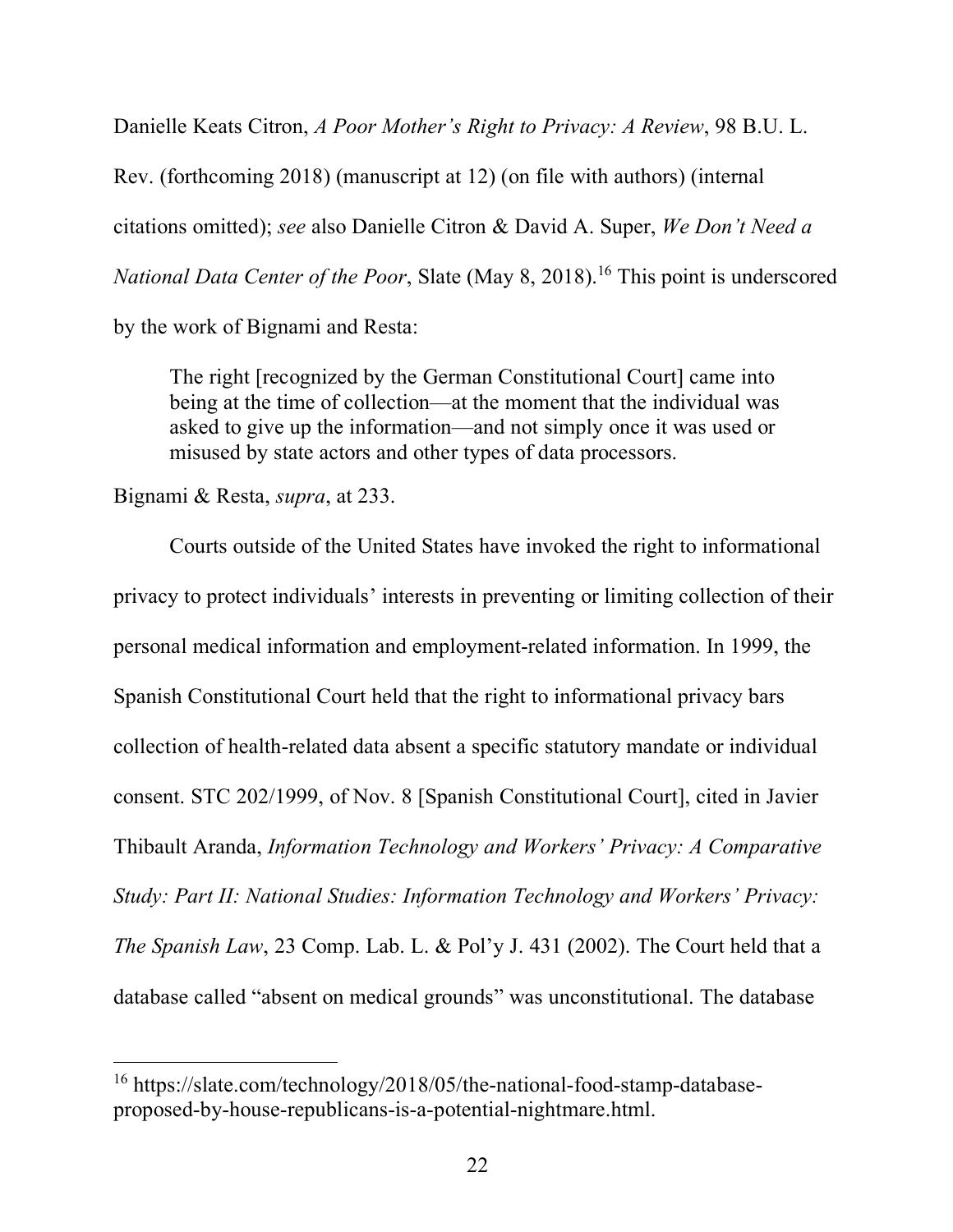collected the results and diagnoses of employees' regular medical examinations. Some employees did not consent to the use of this data; nor were the records kept to preserve the health of employees. In *Rechnungshof v. Österreichischer Rundfunk and Others*, the Supreme Court of Austria held that "collection of data by name relating to an individual's professional income, with a view to communicat[e] it to third parties," violates the right to informational privacy. Joined Cases C-465/00, C-138-01, *Rechnungshof v. Österreichischer Rundfunk and Others*, 2003 E.C.R. (May 20, 2003); <sup>17</sup> *see also Arroyo v. Rattan Specialties, Inc.*, 117 P.R. Dec. 35 (1986), *cited in* Luis Anibal Aviles Pagan, *Articulo: Human Dignity, Privacy and Personality Rights in the Constitutional Jurisprudence of Germany, the United States and the Commonwealth of Puerto Rico*, 67 Rev. Jur. U.P.R. 343 (1998) (holding that mandatory polygraph tests violate employees' right to informational privacy because "[r]egardless of the degree of reliability that the polygraph test could reach, its intrusion upon the mind of the human being, with his thoughts, is such that he loses the freedom to control the disclosure of his own thoughts").

The right also extends to the retention of personal data lawfully collected. In *Case of S. and Marper v. The United Kingdom*, Application nos. 30462/04, Eur.

 <sup>17</sup> Available at https://eur-lex.europa.eu/legalcontent/EN/TXT/?uri=CELEX%3A62000CJ0465.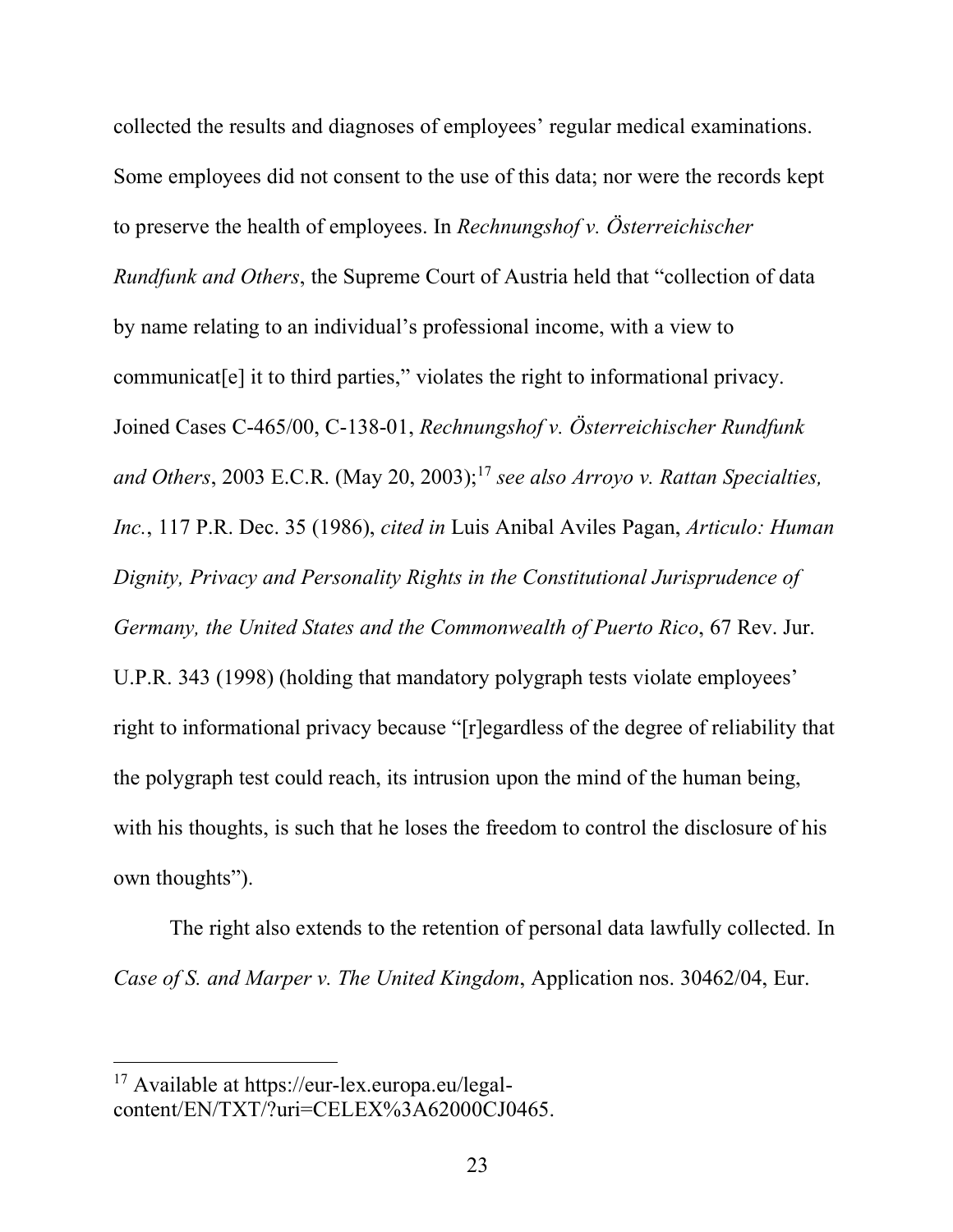Ct. H.R., Dec. 4, 2008, two UK citizens requested destruction of their fingerprints and DNA samples after they were acquitted of criminal charges, but the UK police refused. The European Court of Human Rights held that the United Kingdom violated Article 8 of the European Convention for the Protection of Human Rights and Freedoms by failing to safeguard citizens' informational privacy rights in their fingerprints, DNA and cellular samples. It reasoned: "the blanket and indiscriminate nature of the powers of retention of fingerprints, cellular samples and DNA profiles of persons suspected but not convicted of offences . . . fails to strike a fair balance between competing public and private interests." *Id.* at ¶ 125.

Last, and of particular importance for this case, the right encompasses the conditions under which personal data, lawfully collected, may be retained. As Professor Michael Froomkin explained, in an article cited by the lower court:

When the State takes a person's data and holds it in a fashion outside the person's control, the State has done to that data exactly what Chief Justice Rehnquist said was necessary to trigger Due Process Clause protection: it has 'by the affirmative exercise of its power' taken the data and 'so restrain[ed]' it that the original owner is unable to exert any control whatsoever over how the government stores or secures it. The government's 'affirmative duty to protect' the data 'arises . . . from the limitation which it has imposed on his freedom to act on his own behalf to keep the data secure.

*In re OPM Data Breach Security Litigation*, 266 F. Supp. 3d 1, 45 (D.D.C. 2017)

(citing Michael Froomkin, *Government Data Breaches*, 24 Berkeley Tech. L.J.

1019, 1049 (2009)).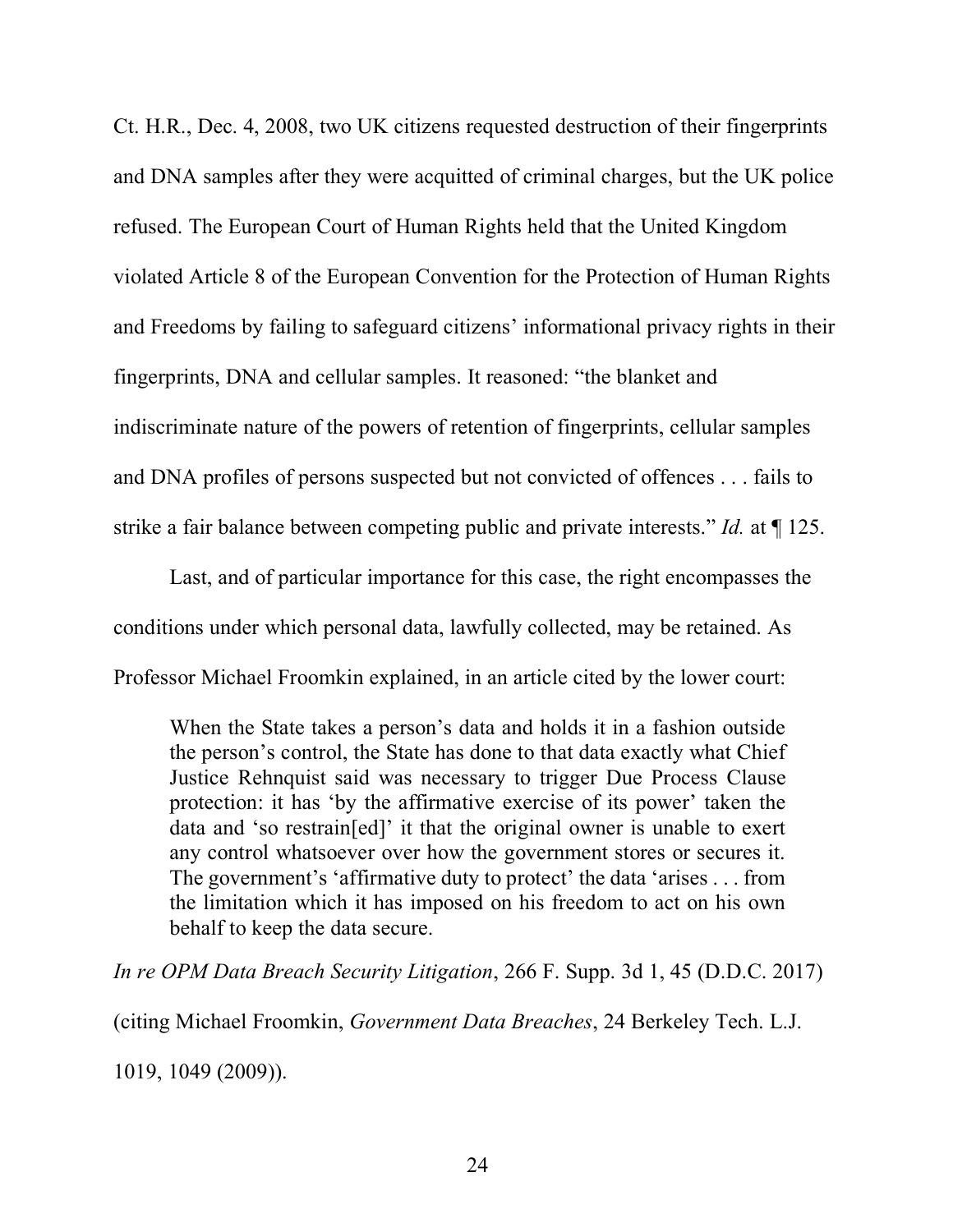Government collection of personal data implicates fundamental due process rights. When the state has failed to safeguard that information, the state has violated those rights. The prudential reasons for "not entering the fray" in *AFGE* no longer hold. In 1997, the *AFGE* court said that the plaintiffs "could cite no case in which a court has found a violation of the constitutional right to privacy where the government has collected, but not disseminated, the information." *AFGE v. HUD*, 118 F.3d at 793. But that finding preceded the wave of data breaches federal agencies experienced since that time. Discussing *Whalen*, the *AFGE* court also said

the state had enacted security provisions protecting the privacy of patients, and that there was no record evidence that the security provisions would prove insufficient. Accordingly, the Court held that unsubstantiated fear of public disclosure was not a sufficient reason for invalidating the statute.

*Id.* But evidence now shows that the security provisions are insufficient and the risk of identity theft and financial fraud is no longer an "unsubstantiated fear." According to the Federal Trade Commission, identity theft is among the top concerns of American consumers. Fed. Trade Comm'n, *FTC Releases Annual Summary of Complaints Reported by Consumers* (Mar. 1, 2018) ("Identity theft was the second biggest category, making up nearly 14 percent of all the consumer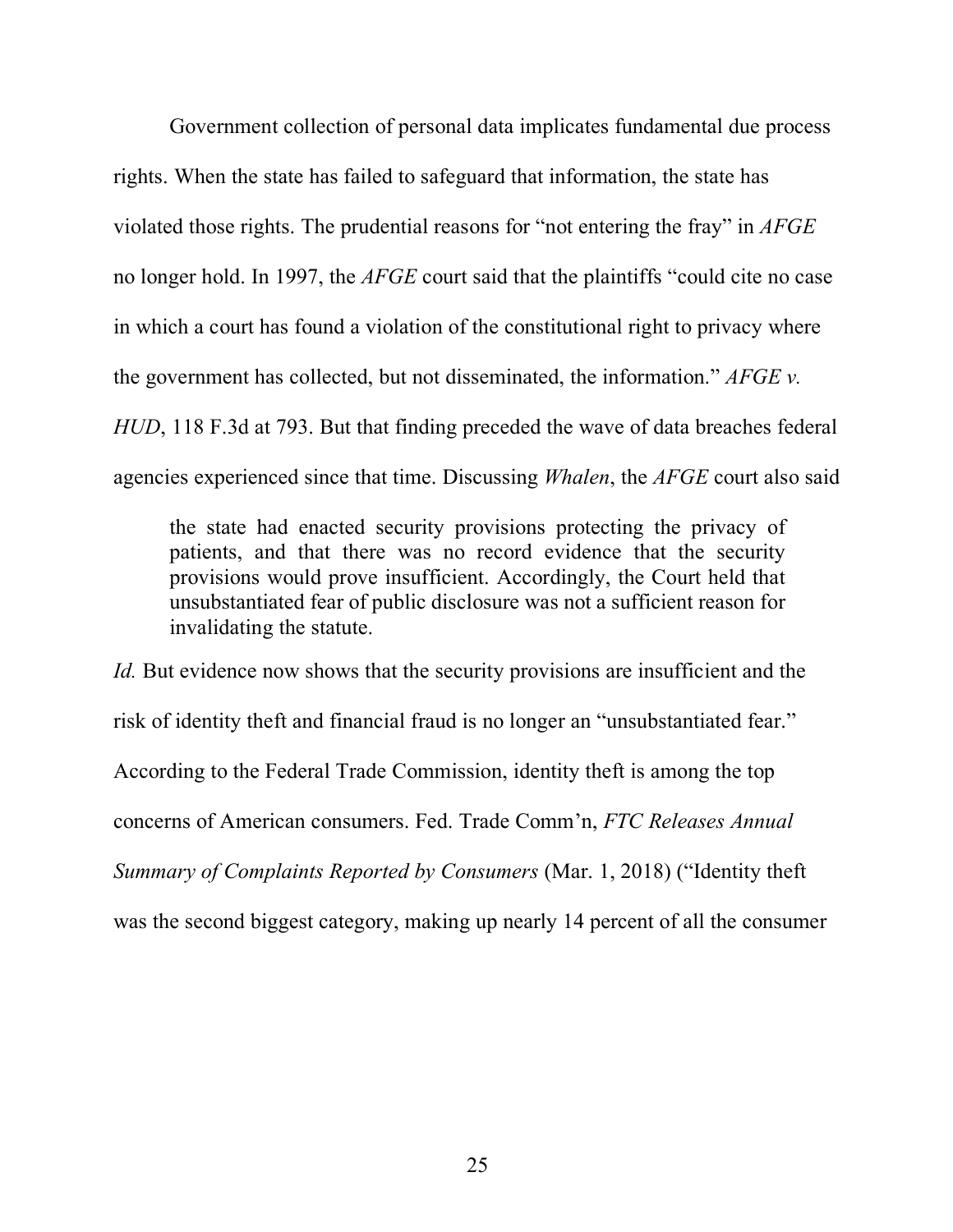complaints.). <sup>18</sup> And the *AFGE* court placed substantial weight on the protections purportedly provided by the Privacy Act, stating:

the records are maintained under secure conditions. Those charged with maintaining the records are, themselves, subject to background checks. These measures, designed to protect the confidentiality of the information, substantially reduce the employees' privacy interests.

*AFGE v. HUD*, 118 F.3d at 793*.* That is precisely the same mistake that the Supreme Court made in *Nelson*, discussed *supra*. The Privacy Act did not prevent the breach of 22 million records of government employees, their families, and friends, which is the case now before this Court.

#### **II. Standing to challenge data breaches is well-established under** *CareFirst***.**

The lower court's analysis of Article III standing was also flawed in two important respects. First, the court misunderstood the key role that Social Security Numbers play in identity theft and financial fraud, and misapplied the rule in *Carefirst*. And second, the court misstated the holding and outcome in *Spokeo*.

In *Attias v. CareFirst, Inc.*, this Court found that Plaintiffs "cleared the *low bar* to establish their standing" because they were victims of a data breach. 865 F.3d 620, 622 (D.C. Cir. 2017) (emphasis added). The Court emphasized that "an unauthorized party has already accessed personally identifying data on CareFirst's servers, and it is much less speculative—at the very least, it is plausible—to infer

 <sup>18</sup> https://www.ftc.gov/news-events/press-releases/2018/03/ftc-releases-annualsummary-complaints-reported-consumers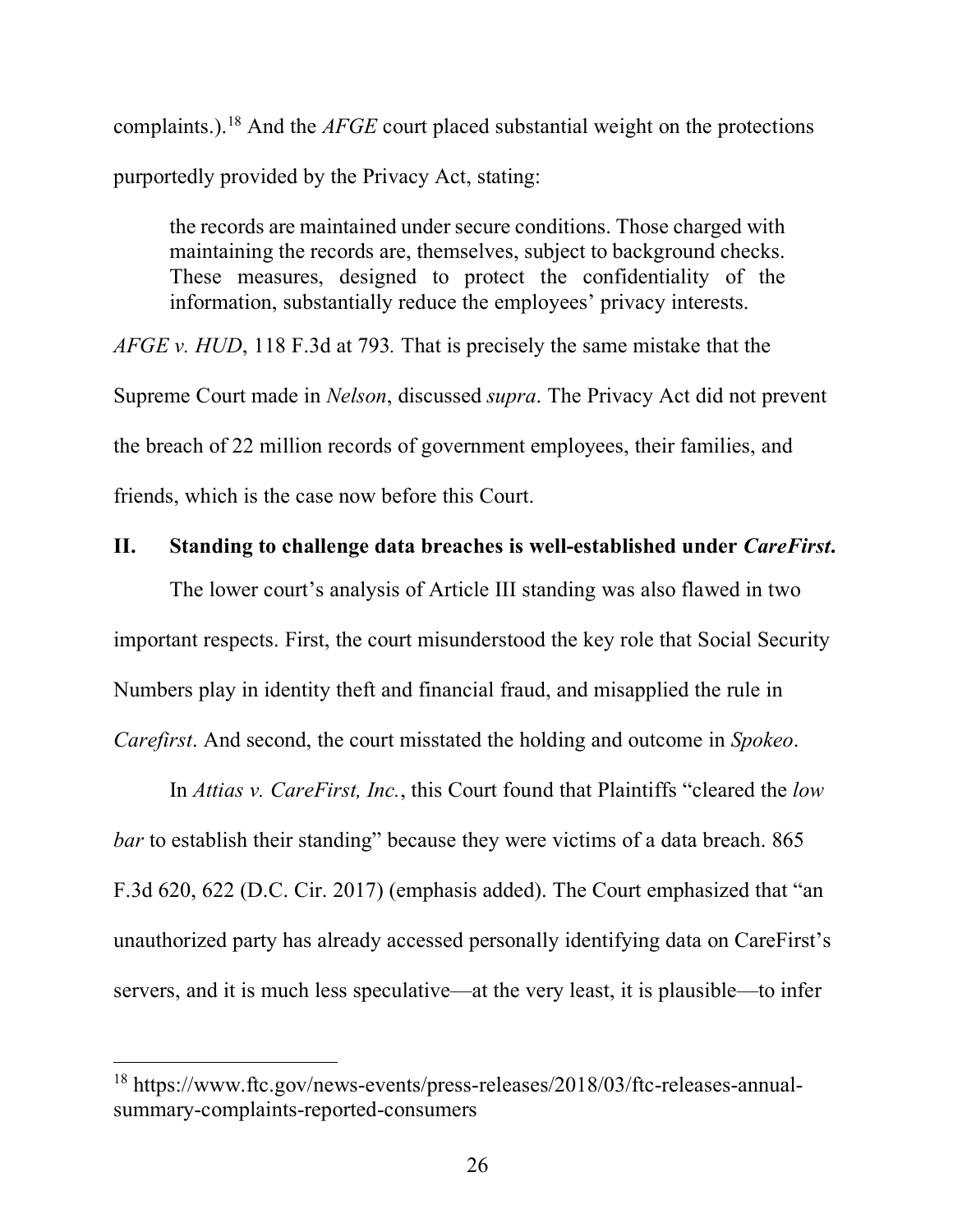that this party has both the intent and the ability to use that data for ill." *Id.* at 628. Furthermore, "a substantial risk of harm exists already, simply by virtue of the hack and the nature of the data that the plaintiffs allege was taken." *Id.* at 629.

Given the holding in *CareFirst*, the lower court should have simply held that plaintiffs "cleared the low bar." Instead, the court mistakenly interpreted *CareFirst*  as requiring proof of "theft of credit card information" to establish standing. That is not the test, and credit card theft is not even the most damaging or impactful form of identity theft and financial fraud. When a criminal gains access to an individual's SSN they can commit many types of financial fraud, including tax refund fraud, government benefit fraud, medical fraud, employment fraud, and can even commit crimes in the victim's name. *See* Social Security Admin., *Identity Theft and Your Social Security Number*, Pub. No. 05-10064 (2017); <sup>19</sup> Office of Inspector Gen., U.S. Dep't of Health & Human Serv., *Medical Identity Theft* (2018); <sup>20</sup> Internal Revenue Serv., *Taxpayer Guide to Identity Theft* (2018); 21 Internal Revenue Serv., *Guide to Employment-Related Identity Theft* (2018). 22 Even worse, a stolen SSN, unlike a stolen credit card, cannot be easily cancelled or replaced.

 <sup>19</sup> https://www.ssa.gov/pubs/EN-05-10064.pdf.

<sup>20</sup> https://oig.hhs.gov/fraud/medical-id-theft/index.asp.

<sup>21</sup> https://www.irs.gov/newsroom/taxpayer-guide-to-identity-theft.

<sup>22</sup> https://www.irs.gov/identity-theft-fraud-scams/employment-related-identitytheft.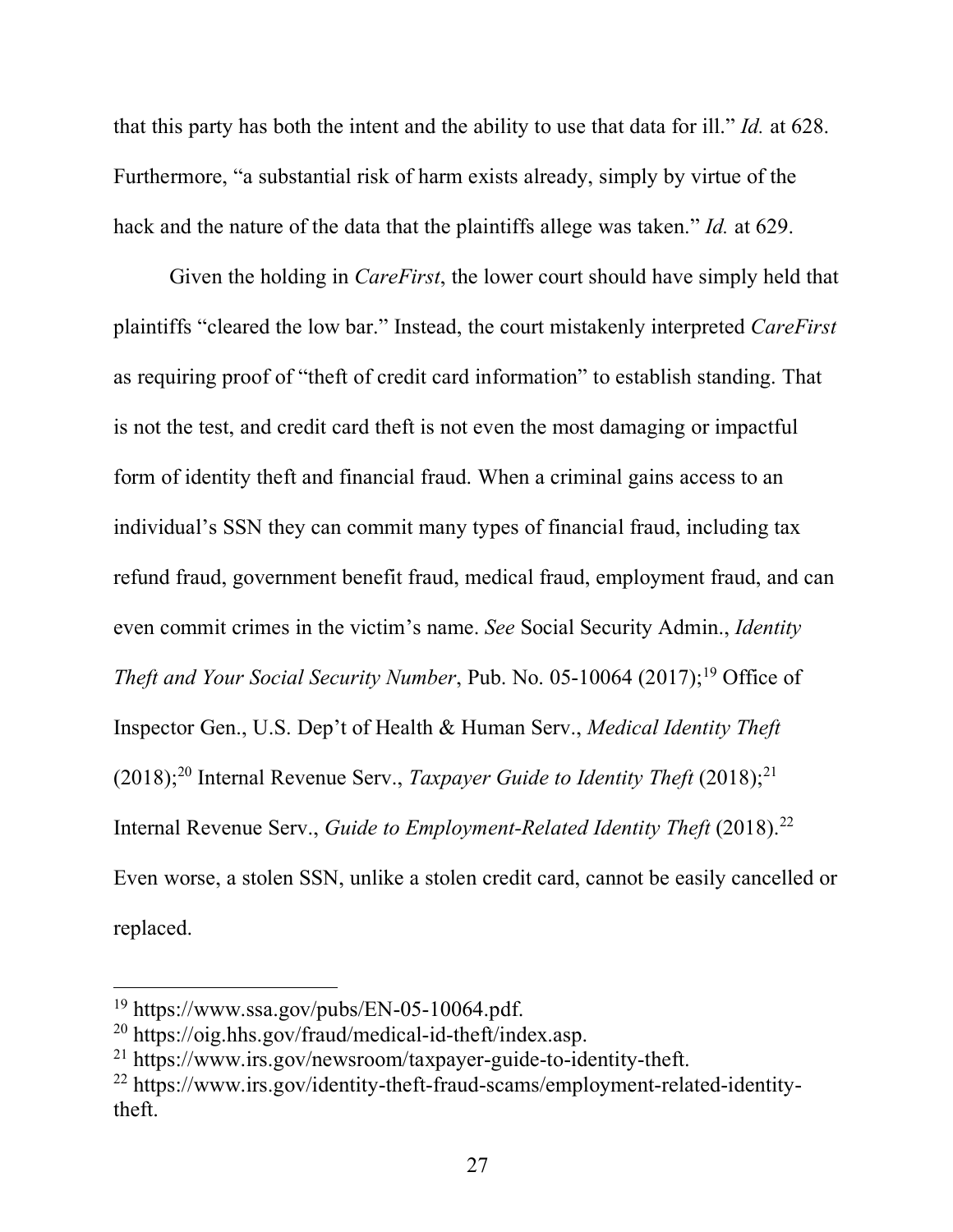The unauthorized use of a credit card is only one example of the financial damage caused by a data breach. Individuals who lose control of their SSNs, like the plaintiffs in this case, face a much more significant risk. As the Federal Trade Commission explains, a thief can cause many types of damage when they obtain personal information (including, most important, the SSN):

An identity thief can use your name and information to:

- buy things with your credit cards
- get new credit cards
- open a phone, electricity, or gas account
- steal your tax refund
- get medical care
- pretend to be you if they are arrested

Fed. Trade Comm'n, *Avoiding Identity Theft* (2018); <sup>23</sup> *see also* Fed. Trade

Comm'n, *Security in Numbers: SSNs and ID Theft* 2 (Dec. 2008). <sup>24</sup> No other

identifier plays a more significant role in record-linkage, or poses a greater risk to

personal privacy than the SSN. *See* EPIC, *Social Security Numbers* (2018). 25

Unfortunately, the SSN is used as both an identifier and an authenticator. *Id.* In

other words, the SSN is both the username and password for an individual's

identity. *Id.* As a result, when a person's SSN is disclosed, the risk of financial

fraud and identity theft is magnified.

<sup>24</sup> https://www.ftc.gov/sites/default/files/documents/reports/security-numberssocial-ssecurity-numbers-and-identity-theft-federal-trade-commissionreport/p075414ssnreport.pdf.

 <sup>23</sup> https://www.consumer.gov/articles/1015-avoiding-identity-theft.

<sup>25</sup> https://epic.org/privacy/ssn/.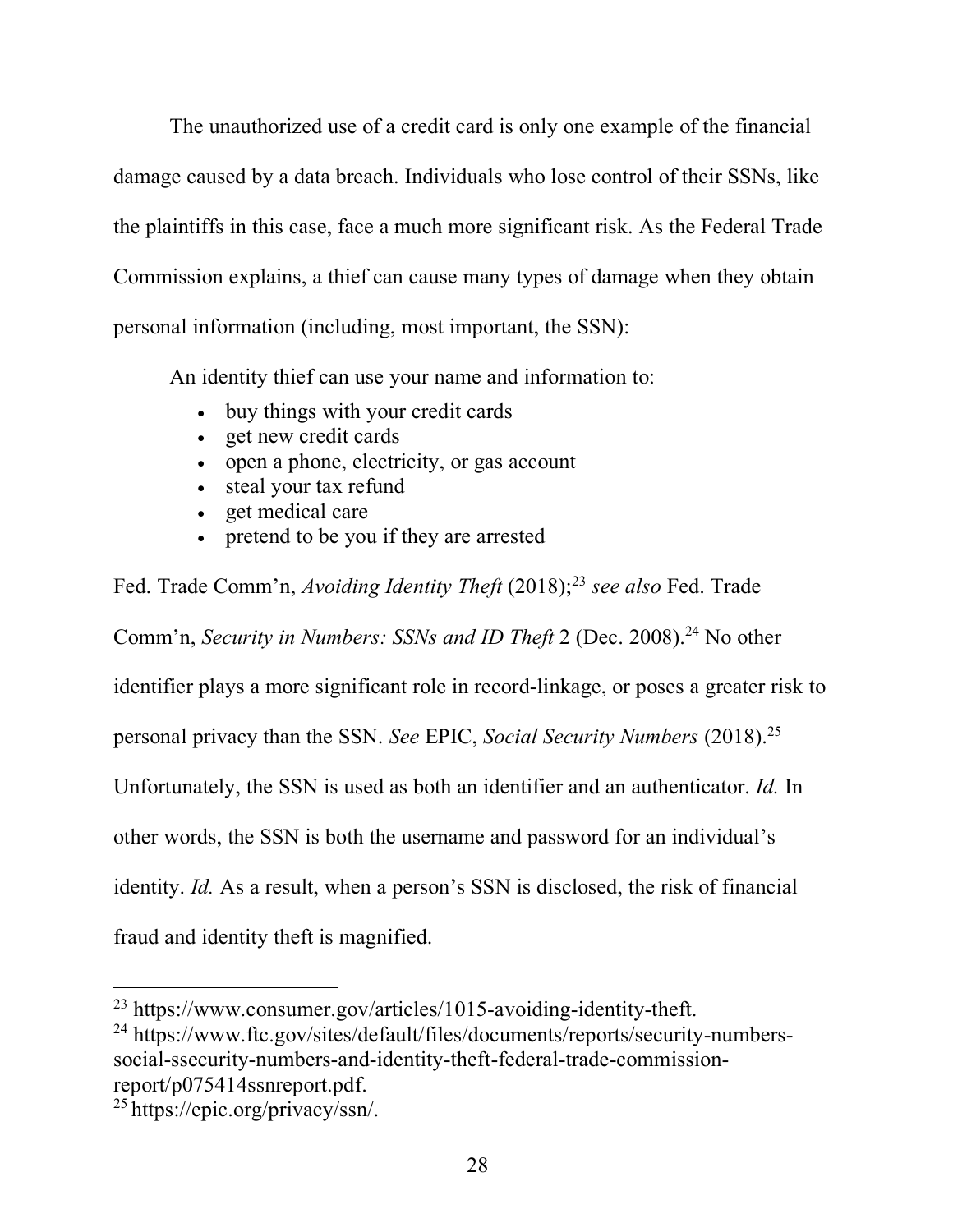New account fraud is an especially damaging type of identity theft that criminals, armed with SSNs, can commit because many financial institutions rely on the numbers to verify new customers. *See* Christine DiGangi, *5 Ways an Identity Thief Can Use Your Social Security Number*, Credit.com (Nov. 2, 2017); 26 Ass'n of Certified Fraud Examiners, *Financial Institution Fraud* (2013). <sup>27</sup> The Bureau of Justice Statistics found that "[v]ictims experiencing the opening of a new account or the misuse of personal information had greater [out-of-pocket] loss than those experiencing misuse of an existing credit card or bank account." *See*  Bureau of Justice Statistics, Office of Justice Programs, U.S. Dep't of Justice, NCJ 248991, *Victims of Identity Theft, 2014* 7 (Sept. 2015) (revised Nov. 13, 2017). 28 These identity theft victims are also more likely to have unresolved problems more than a year later. *Id.* at 13. The breach of SSNs therefore creates the very risk of harm that this Court recognized in *CareFirst* that gives rise to standing. 865 F.3d at 629.

The lower court also misstated the Supreme Court's holding in *Spokeo* and the application of the "concrete injury" test post-*Spokeo*. Specifically, the lower court held that the plaintiff's claim in *Spokeo* was "found to be insufficient"

 <sup>26</sup> http://blog.credit.com/2017/11/5-things-an-identity-thief-can-do-with-yoursocial-security-number-108597/.

<sup>&</sup>lt;sup>27</sup> http://www.acfe.com/uploadedFiles/Shared\_Content/Products/Self-Study\_CPE/Financial%20Institution%20Fraud%202013\_Chapter%20Excerpt.pdf. <sup>28</sup> https://www.bjs.gov/content/pub/pdf/vit14.pdf.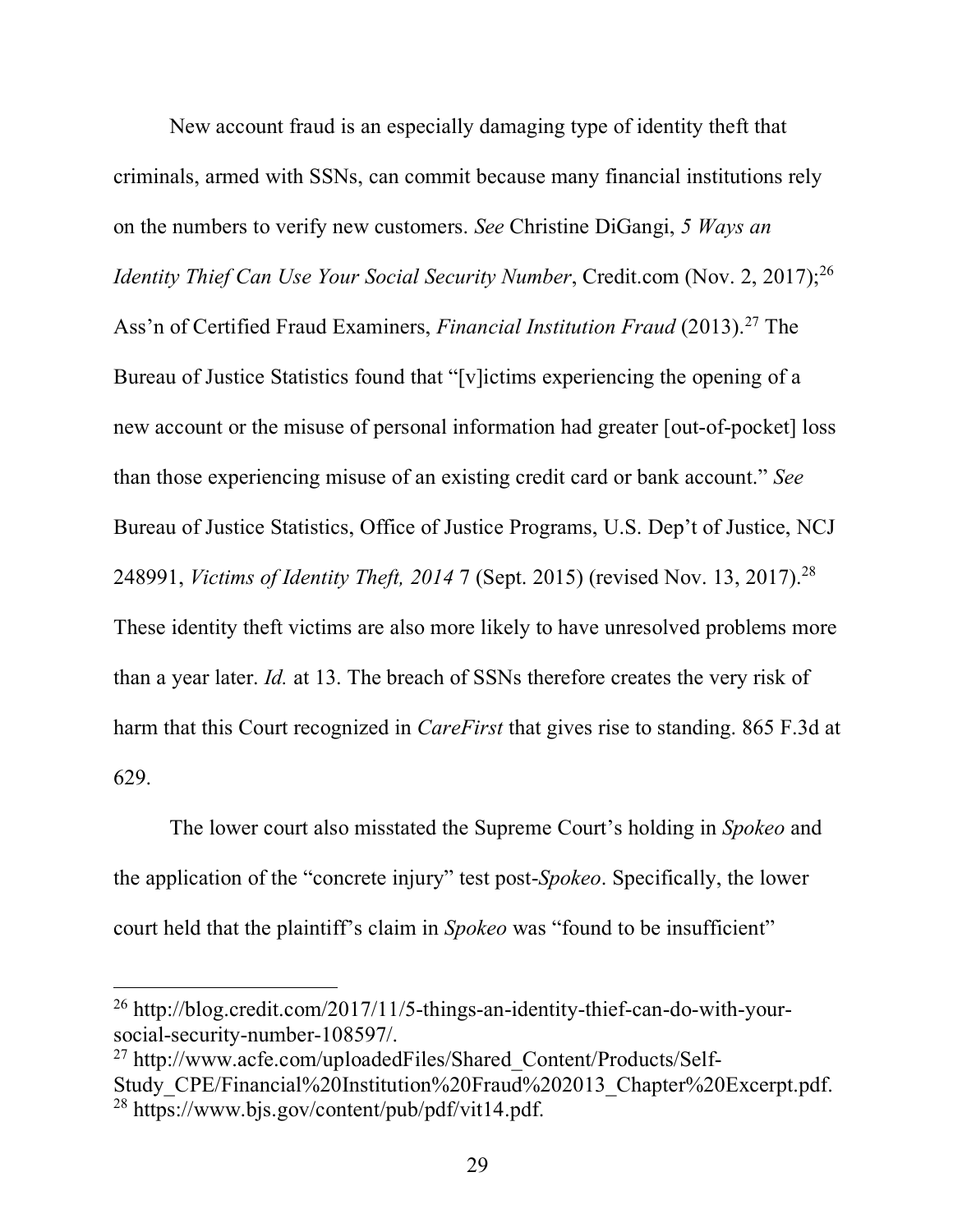without "a further showing that real harm, albeit even intangible harm, would follow." JA 416–17. Bhe Supreme Court made clear in *Spokeo* that the basis for reversal was the Ninth Circuit's failure "to fully appreciate the distinction between concreteness and particularization" and that the lower court's "standing analysis was incomplete." *Spokeo v. Robbins*, 136 S. Ct. 1540, 1550 (2016). On remand, the Ninth Circuit conducted the necessary concreteness analysis and determined that the plaintiff's claims were sufficient to establish standing. *Spokeo v. Robbins*, 867 F.3d 1108 (9th Cir. 2017). The Supreme Court declined Spokeo's request to review that decision. 138 S. Ct. 931 (2018).

There is no "real harm" requirement in Article III, only a requirement that a plaintiff allege a concrete and particularized *injury*. The lower court's analysis of standing post-*Spokeo* was incorrect.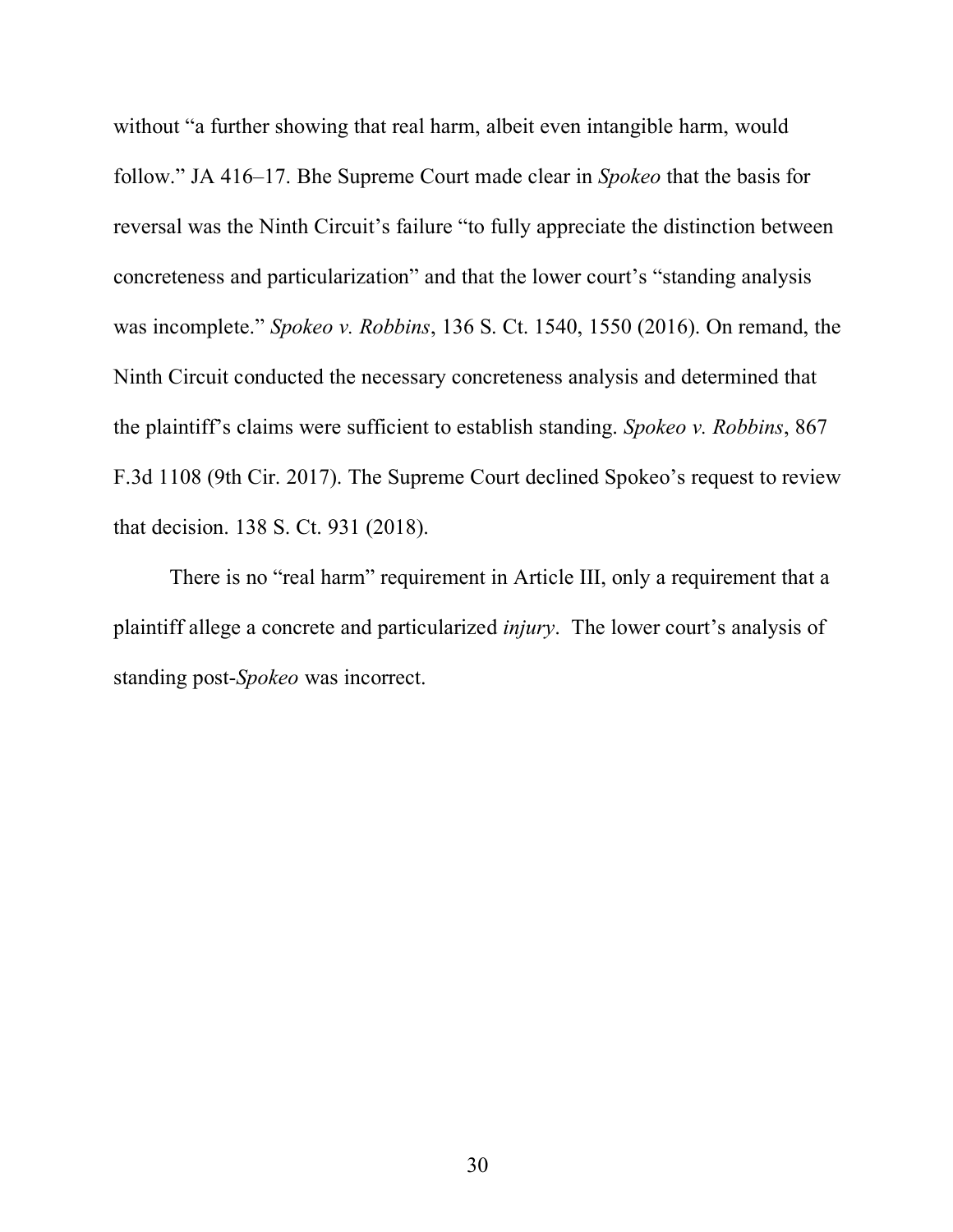## **CONCLUSION**

For the reasons explained above, *Amici* respectfully request this Court

reverse the judgment of the district court.

Respectfully submitted,

*/s/ Marc Rotenberg* MARC ROTENBERG ALAN BUTLER NATASHA BABAZADEH Electronic Privacy Information Center 1718 Connecticut Ave. NW Suite 200 Washington, DC 20009 (202) 483-1140 rotenberg@epic.org

Dated: May 17, 2018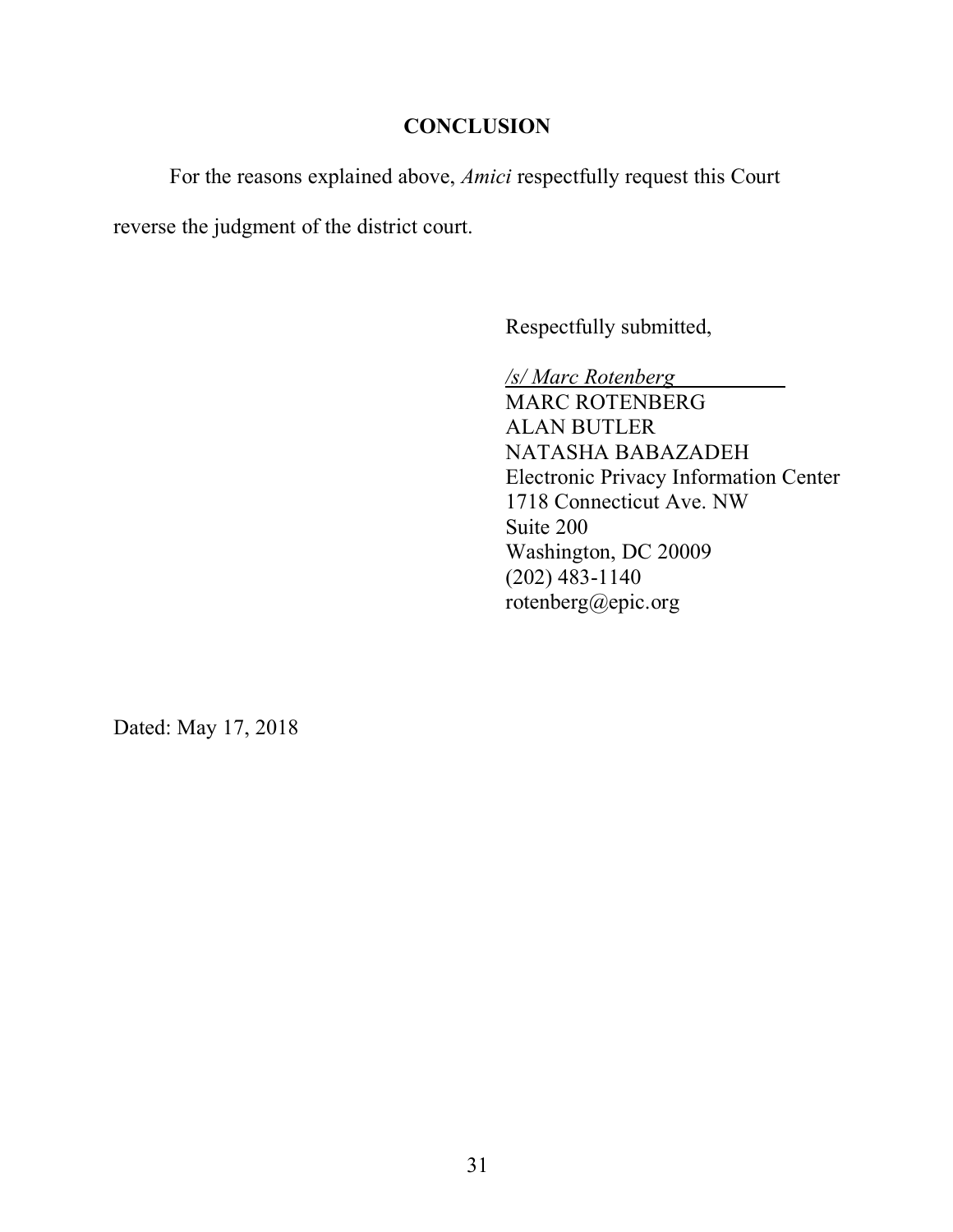## **CERTIFICATE OF COMPLIANCE**

I hereby certify that the foregoing brief complies with the typeface requirements of Federal Rule of Appellate Procedure 32(a)(5) and the type-style requirements of Federal Rule of Appellate Procedure 32(a)(6). The brief is composed in a 14-point proportional typeface, Times New Roman, and complies with the word limit established in this Court's briefing Order because it contains 6,855 words, excluding the parts of the brief exempted under Federal Rule of Appellate Procedure 32(a)(7)(B)(iii) and D.C. Circuit Rule 32(e)(1).

\_\_\_*/s/ Marc Rotenberg*\_\_\_\_\_

MARC ROTENBERG